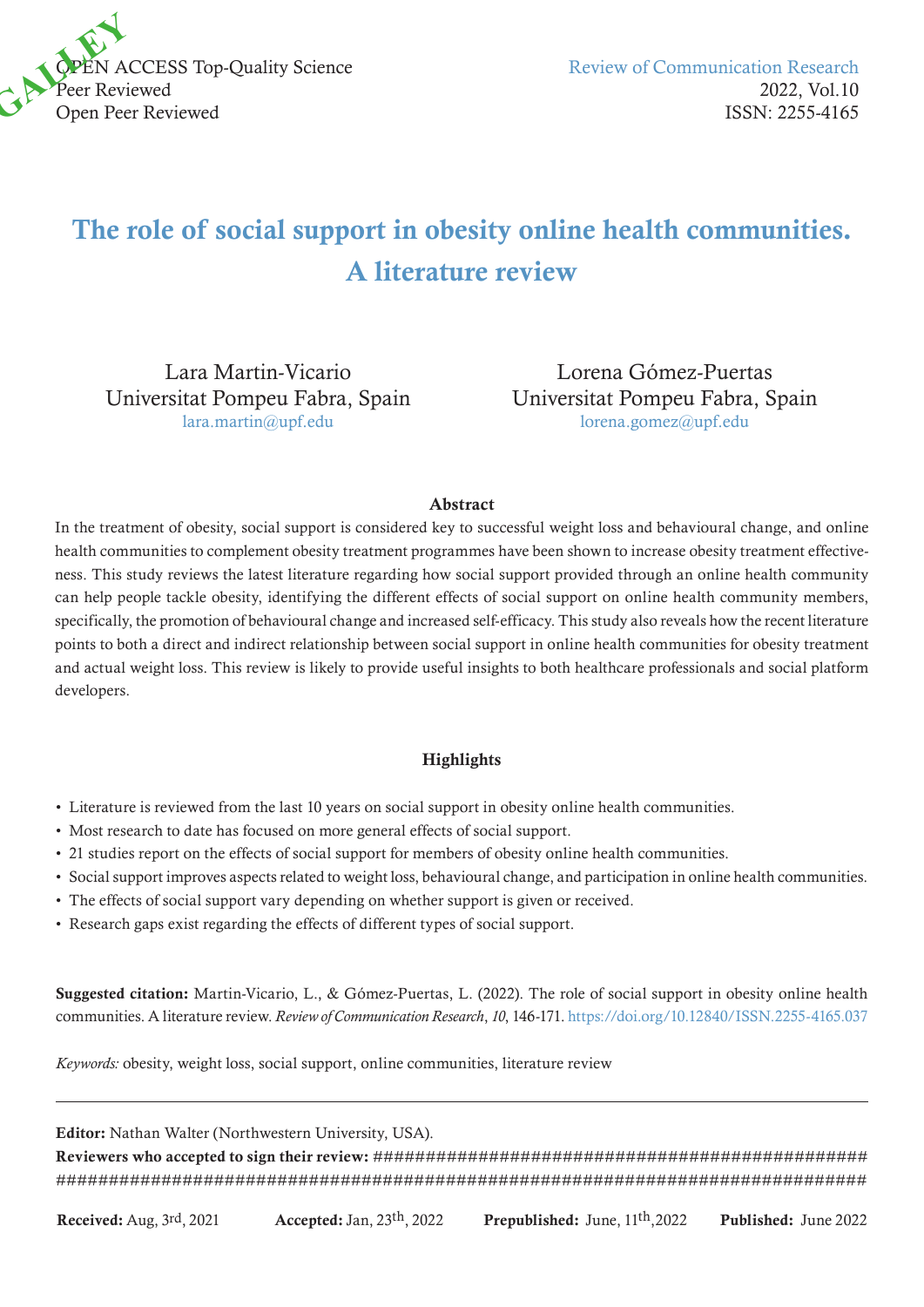# **Content**

| Impact of Social Support on Weight Loss in Obesity OHC Members 157 |  |
|--------------------------------------------------------------------|--|
|                                                                    |  |
|                                                                    |  |
|                                                                    |  |
|                                                                    |  |
|                                                                    |  |

## Introduction

Digital social networks have reached a new peak in popularity and maturity (Zhang & Huang, 2021). In terms of health communication, digital social networks are by now present in almost all healthcare areas, e.g., training for professionals and patients, health-related decision making, health promotion, knowledge transfer, and direct health service provision (Suggs, 2006).

Digital social networks like Meta and Reddit foster the

development of online communities, defined as being composed of individuals with similar interests or common goals (Yuqing et al., 2007). Online health communities (OHCs), which are platforms where individuals with a similar health condition give and receive mutual support (Hether et al., 2014), cover a wide range of health-related concerns, including cancer (Setoyama et al., 2011), Type 1 and 2 diabetes (Herrero et al., 2019; Zhang et al., 2013), AIDS (Fullwood et al., 2019), as well as obesity and excess weight (Centola & van de Rijt, 2015).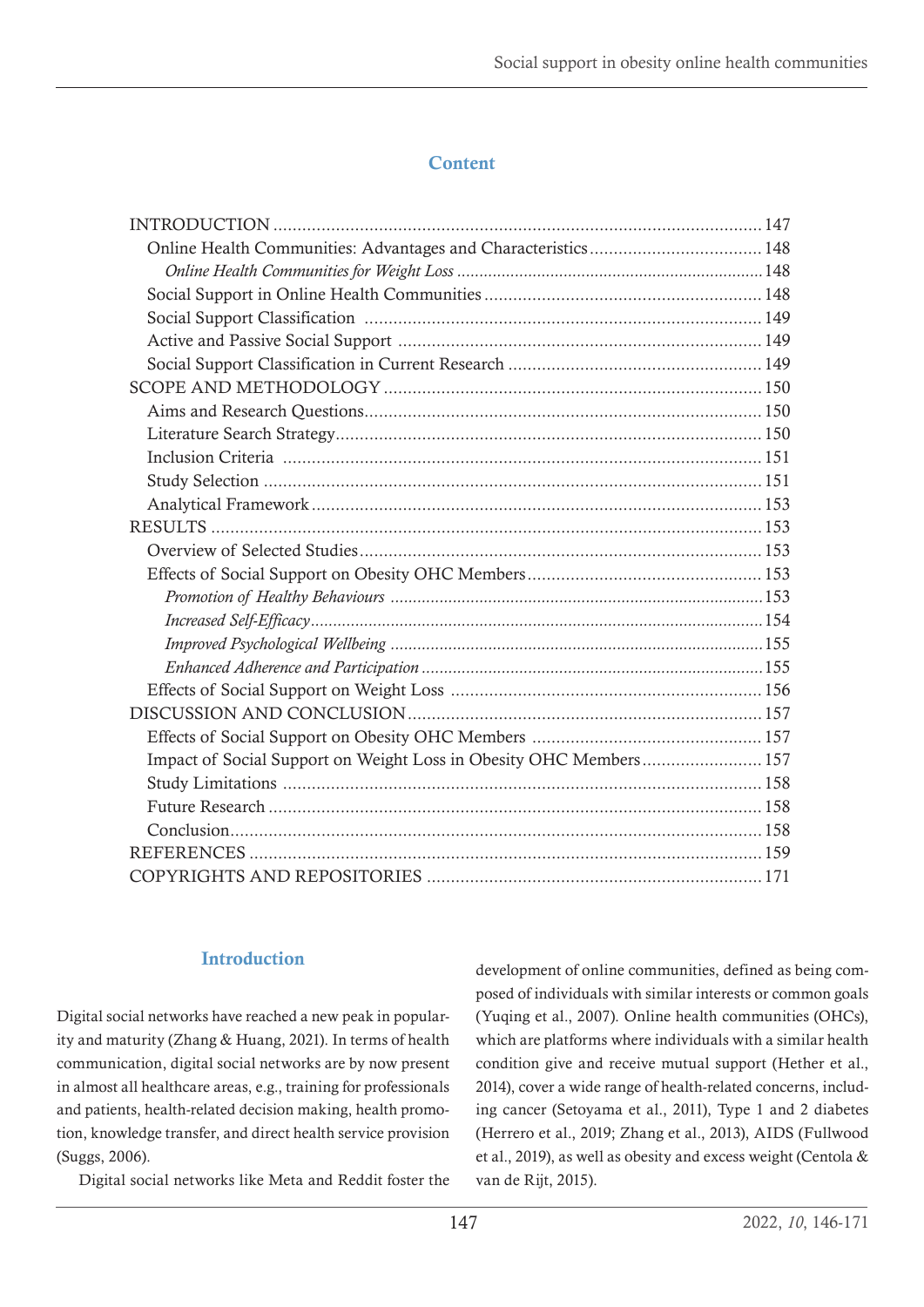#### <span id="page-2-0"></span>Online Health Communities: Advantages and **Characteristics**

OHCs offer several advantages over in-person support groups, including anonymity, a safe space where people face fewer prejudices, convenience of use, and social support (Hwang et al., 2010; Yan, 2018). Although in-person groups also potentially offer a safe space and social support, OHCs are particularly enhanced by their anonymity and convenience of use.

In relation to anonymity, because interaction happens through a device, OHCs foster the invisibility of their members (Ballantine & Stephenson, 2011; Zhang et al., 2013), who feel more at liberty to discuss sensitive topics openly and honestly (Hwang et al., 2014). The digital environment also means that OHC members can conceal their identity fully or partially to ensure that they cannot be identified offline (DeAndrea et al., 2012; van Dijck, 2013). OHC members who pursue a common goal do not feel judged by their failures (Hwang et al., 2010; Yan, 2018), feel they can be themselves, feel accepted for who they are (Lewis et al., 2011; Reading et al., 2019), and so there is a lesser tendency to form prejudices based on physical appearances (Chung et al., 2013). This is especially important for people with stigmatized conditions, such as excess weight (Fernández Ramírez & Baleriola Escudero, 2012; Major et al., 2014), as feelings of shame regarding their condition mean that they often fail to act to improve their health (e.g., by seeking medical advice; Bandura, 2004; Lewis et al., 2011).

As for convenience, OHCs are atemporal in that members can raise and respond to issues as suits them (Fullwood et al., 2019; Setoyama et al., 2011). OHCs are also dynamic and typically have a large membership, so questions are responded to almost immediately. Additionally, archived topics and content in OHCs can be accessed by members at any time. Access to an OHC does not require a physical space or travel, as is necessary for in-person encounters (Setoyama et al., 2011; Taimien, 2016), which is particularly important for people who otherwise would be unable to participate (e.g., because they live in remote locations or have reduced mobility.

OHCs act as a common resource for sharing information and seeking emotional support for people who perceive that the support provided by their offline social circle is insufficient (Chung et al., 2013; Reifegerste et al., 2017; Setoyama et al., 2011). OHCs are especially valuable for people with stigmatized conditions, as is the case of obesity (Fernández Ramírez & Baleriola Escudero, 2012).

## *Online Health Communities for Weight Loss*

OHCs focused on weight loss are beneficial for patients with obesity (Chung, 2013; Koteyko & Hunt, 2016; Reading et al., 2019; Reifegerste et al., 2017), primarily because they focus on improving emotional wellbeing, rather than on achieving objectives fixed by prescribed treatments, such as losing a certain number of kilos or reducing waist circumference (Reifergeste et al., 2017). Improved emotional wellbeing increases the probability of behavioural change, and, consequently, of weight loss (Major et al., 2014).

While improved emotional wellbeing is undoubtedly a fundamental first step to behavioural change and weight loss (Cunha et al., 2017; Hwang et al., 2010; Reifergeste et al., 2017). Funk et al. (2010) reported no evidence of a direct relationship between OHC participation and weight loss. However, the same authors also observed that members who interacted with the OHC at least once a month during 26 of the 28 months of that study lost more weight than less interactive OHC members, and, furthermore, maintained their weight loss over a longer period (Funk et al., 2010).

#### Social Support in Online Health Communities

Albrecht and Adelman (1987, p. 19) defined social support as verbal or non-verbal communication that reduces uncertainty regarding a situation, the self, the other, or a relationship; they also suggested that social support increased a person's perceived control over their own vital experience.

Weight-loss OHCs can be used to create broad social support networks (Cunha et al., 2017), since they minimize social, spatial, and temporal barriers between members. When OHC members support and encourage each other, they help change, increase, and maintain healthy behaviours, self-esteem, and perceptions of self-efficacy (Bandura, 2004), and this ultimately leads to weight loss (Yan, 2018).

Previous research suggests that most overweight treatments overly focus on weight loss to the detriment of considering how patients can internalize behavioural guidelines for a healthy lifestyle. Effective obesity treatment should therefore not be limited exclusively to weight loss, but should help the patient learn and assimilate healthy behaviours (Reifegerste et al., 2017). In obesity OHCs, combining social support with weight loss techniques has been documented as beneficial (Yan, 2018), as this approach helps members achieve better health results and cope emotionally with their condition (Hwang et al., 2010; Nosek et al., 2019). Emo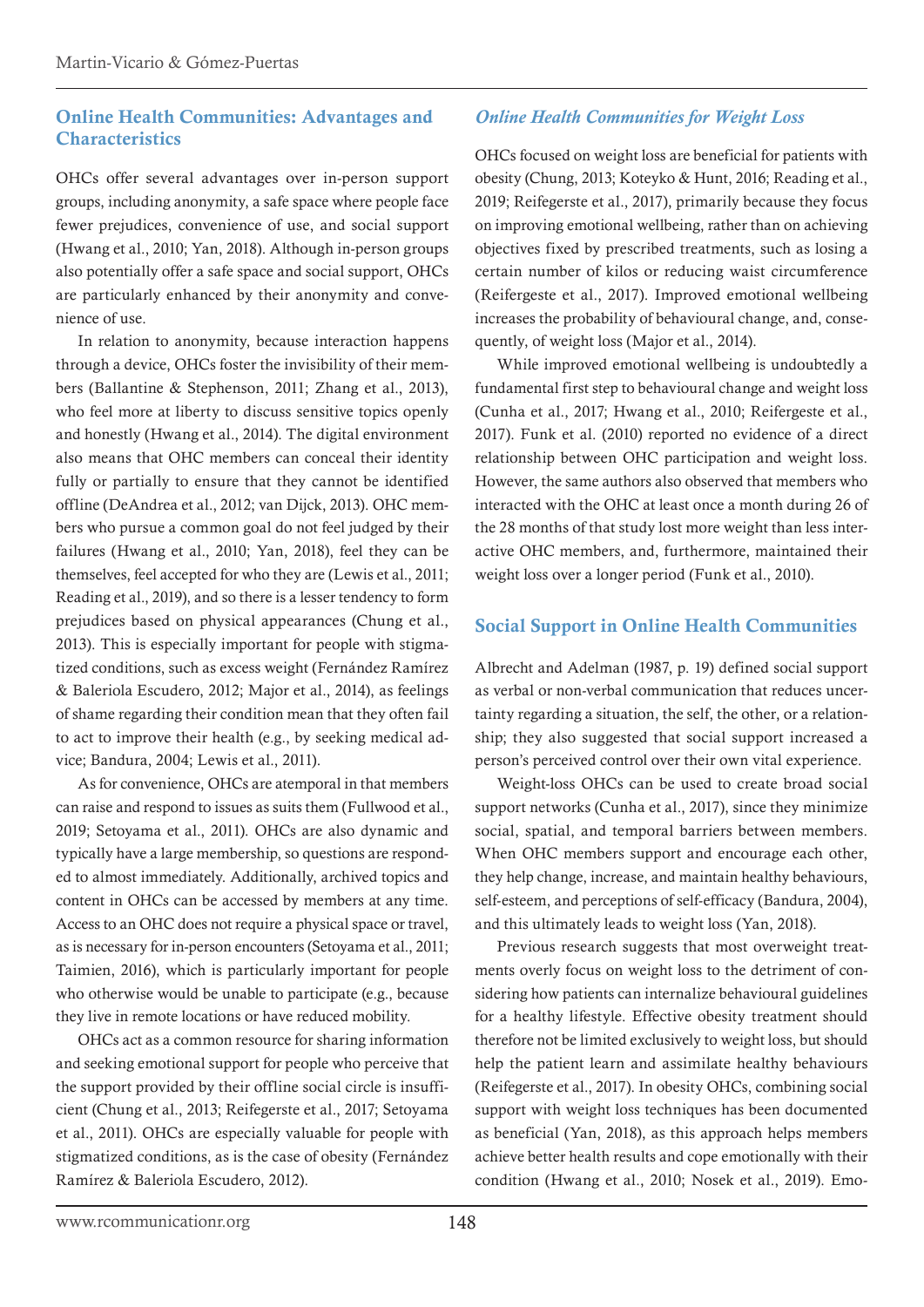<span id="page-3-0"></span>tional coping relies on a perception of self-efficacy, i.e., a belief in one's ability to take control over the self and external factors (Bandura, 1997). Li et al. (2014) observed that the social support received by individuals at the beginning of participation in an OHC increased their sensation of being able to control their weight. Nonetheless, there is as yet no conclusive evidence that social support is an independent factor in weight loss.

## Social Support Classification

According to Pearson (1986), social support has quantitative and qualitative dimensions, which Hwang et al. (2014) differentiated in terms of structural social support (also known as perceived social support) and functional social support (corresponding to Pearson's quantitative and qualitative dimensions, respectively). Structural social support refers to the perceived availability of social support and is reflected in terms of channel and frequency, i.e., how and how often social support is received, respectively. Functional social support refers to the type and function of social support received, i.e., the kind of support and how it is transmitted, respectively. Hwang et al. (2010) classified social support in obesity OHCs as emotional, informational, instrumental, and appraisal.

Emotional Social Support. This type of social support is defined as empathy, trust, and intimacy with other members of the OHC, i.e., "behaviour that fosters feelings of comfort and leads an individual to believe that he or she is admired, respected, and loved, and that others are available to provide caring and security." (Jacobson, 1986, p. 252). An example is a member thanking the community for support during their weight loss process.

Informational Social Support (also known as cognitive social support). This type of social support is information that allows users to better understand their situation and adapt (Jacobson, 1986). It takes the form of advice, recommendations, referrals to experts, assessments of situations, and information provision to other OHC members. Examples are members sharing tips or weight-loss recipes. Zhang et al. (2013) identified two main ways to provide this kind of support: proactively, without any OHC member asking for it, and reactively, answering questions posed by other OHC members.

Instrumental Social Support (also known as material support). This support is offered through goods or services

that help users solve practical problems (Jacobson, 1986); it thus has a tangible dimension. In an overweight context, this kind of support helps individual not only acknowledge their excess weight, but also to lose weight. In weight-loss OHCs, an example is exchanging or selling diet products.

Appraisal Social Support (also known as esteem social support). This kind of support is given through feedback, encouragement, and constructive criticism to OHC members (Hwang et al. 2010). Although it is similar to emotional social support, it differs in that it focuses on the individual rather than the community (Cutrona & Suhr, 1992). An example is a member expressing admiration of a weight loss testimonial.

# Active and Passive Social Support

Another perspective on social support is whether it is genuinely received or simply perceived. According to Yan (2020), received social support requires an act of support, while perceived social support is based on perceptions of support being available with no action needed. Similarly, Ballantine and Stephenson (2011) note that, in the OHC setting, social support can be active, e.g., direct interaction between members encouraging each other to continue with a diet, or passive, e.g., new weight-loss information shared with the community, with the reader thus passively receiving social support. Furthermore, the mere act of interacting in an obesity OHC could represent social support in itself, as the individual becomes aware that others are living with a similar condition (Ballantine & Stephenson, 2011).

## Social Support Classification in Current Research

In relation to the emotional, informational, instrumental, and appraisal social support classification, the focus in obesity OHCs has been largely on emotional and informational social support (Ballantine & Stephenson, 2011; Fullwood et al., 2019; Hether et al., 2014). Appraisal social support has received less attention (Pappa et al., 2017), even though it may be equally as effective as informational and emotional social support. As for instrumental social support, it is not clearly operationalized as a unique category. This is because all support that results in weight loss could be classified as such, according to Hwang et al. (2010), who additionally noted that if instrumental social support is all the support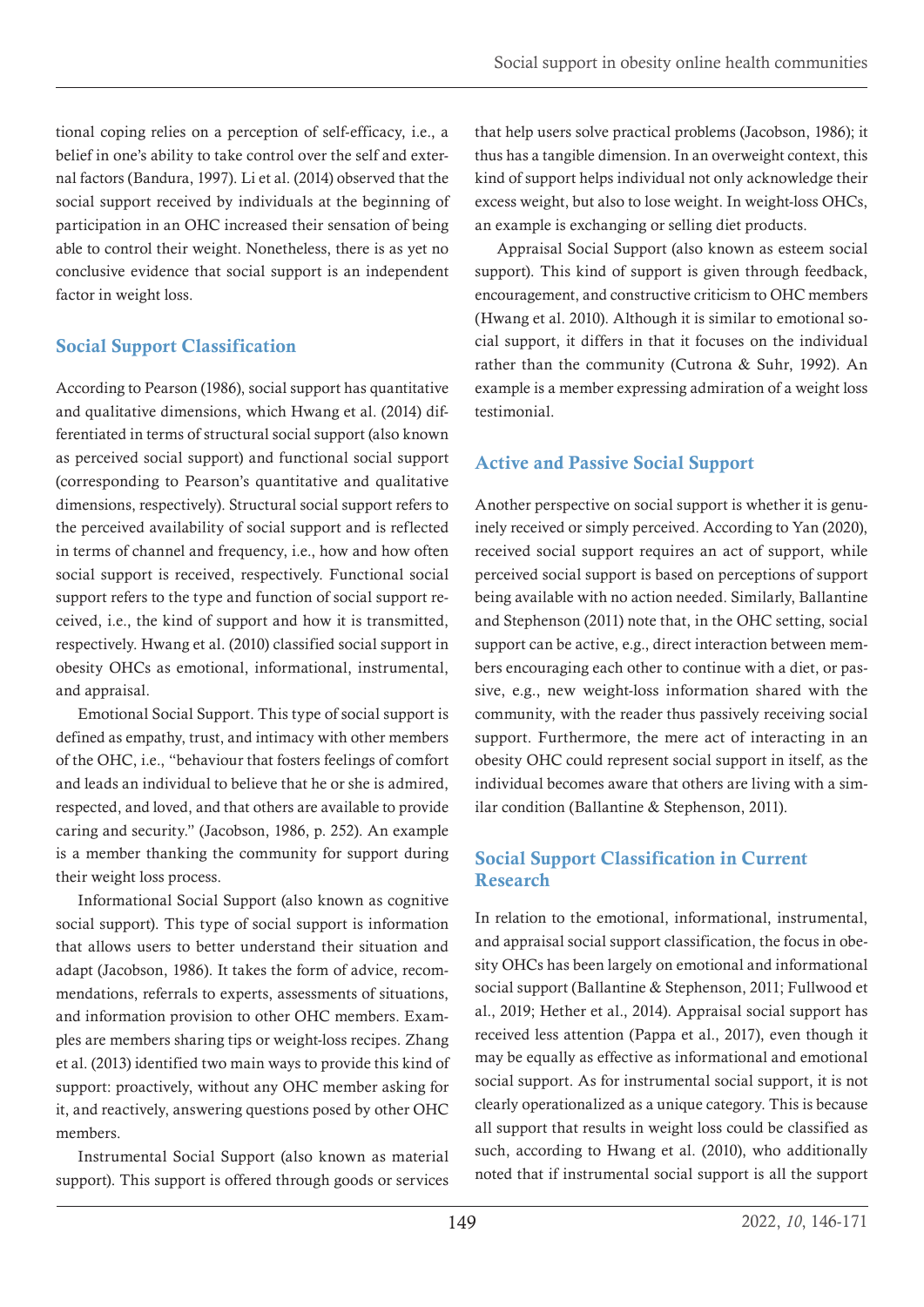<span id="page-4-0"></span>

| Table 1. Literature search strategy |                                                                                                                              |
|-------------------------------------|------------------------------------------------------------------------------------------------------------------------------|
| <b>Database</b>                     | Boolean search                                                                                                               |
| Web of Science*                     | (TS=(social support)) AND TS=("online community")) OR TS=("online"<br>health community)) AND TS=(obesity) PY=(2011-2021)     |
| Scopus                              | TITLE-ABS-KEY (obesity AND "social support" AND "online" AND<br>"community" OR "online health community") AND PUBYEAR > 2010 |

\* TS and PY refer to term and year of publication, respectively.

that leads to weight loss, then all interactions that ultimately lead to weight loss could be classified as instrumental.

#### Scope and Methodology

We carried out a systematic literature review of research from 2011 to 2021 into the role played by social support in obesity OHCs, with a view to identifying what social support benefits have been reported in the literature and whether weight loss was one of those benefits.

Recent years have witnessed the publication of several literature reviews on the benefits of OHCs for their members (Kingod et al., 2017; Newman et al., 2019), the psychological factors associated with interaction in OHCs (Kamalpour et al., 2018; Lleras de Frutos et al., 2020), and the role of OHCs in generally promoting healthy habits (Welch et al., 2016). Two other literature reviews (Ufholz, 2020; Waring et al., 2018) adopted a general approach to OHCs, i.e., there was no specific focus on the role played by social support in OHCs in general, or in obesity OHCs in particular.

Based on our objective of contributing to the existing literature, we aimed to determine the feasibility of using obesity OHCs as a complementary treatment for obesity. To maximize the benefits of social support for OHC members, we needed to determine what link, if any, existed between social support in obesity OHCs and weight loss. Such information has important implications, not only for public health policy decision making, but also for the design and management of new platforms to host obesity OHCs that maximize social support benefits for their members.

#### Aims and Research Questions

This review aimed to identify key findings from studies published in the last ten years that applied social support theory to online weight-loss communities aimed at treating obesity (obesity OHCs).

As mentioned above, past literature reviews (Ufholz, 2020; Waring et al., 2018) have not specifically addressed the effects of social support on OHC members. In addition, as noted by Schaefer et al. (1981), it is important to bear in mind that different types of social support can produce different outcomes. Therefore, our first research question is:

RQ 1. What effects, if any, does social support has on obesity OHC members?

Several studies focus on whether or not social support is obtained through obesity OHCs, with some reporting that social support in obesity OHCs may ultimately lead to weight loss (Song et al., 2018; Turner-McGrievy & Tate, 2013; Yan, 2017). However, it is not clear that weight loss can be directly attributed to either participation in, or social support received from, obesity OHCs (Cunha et al., 2017; Pappa et al., 2017). Therefore, our second research question is:

RQ 2. What impact, if any, does social support (in any of its forms) in obesity OHCs has on weight-loss outcomes?

#### Literature Search Strategy

Our systematic literature review (Table 1) was conducted by searching two key academic databases, namely, the Web of Science (WOS) and Scopus, using the keywords "social support", "obesity", and "online communities", and using Boolean operators to avoid possible bias in the results. A criterion of the search was that the aforementioned terms had to appear in the title, the abstract, or the keywords. Note that we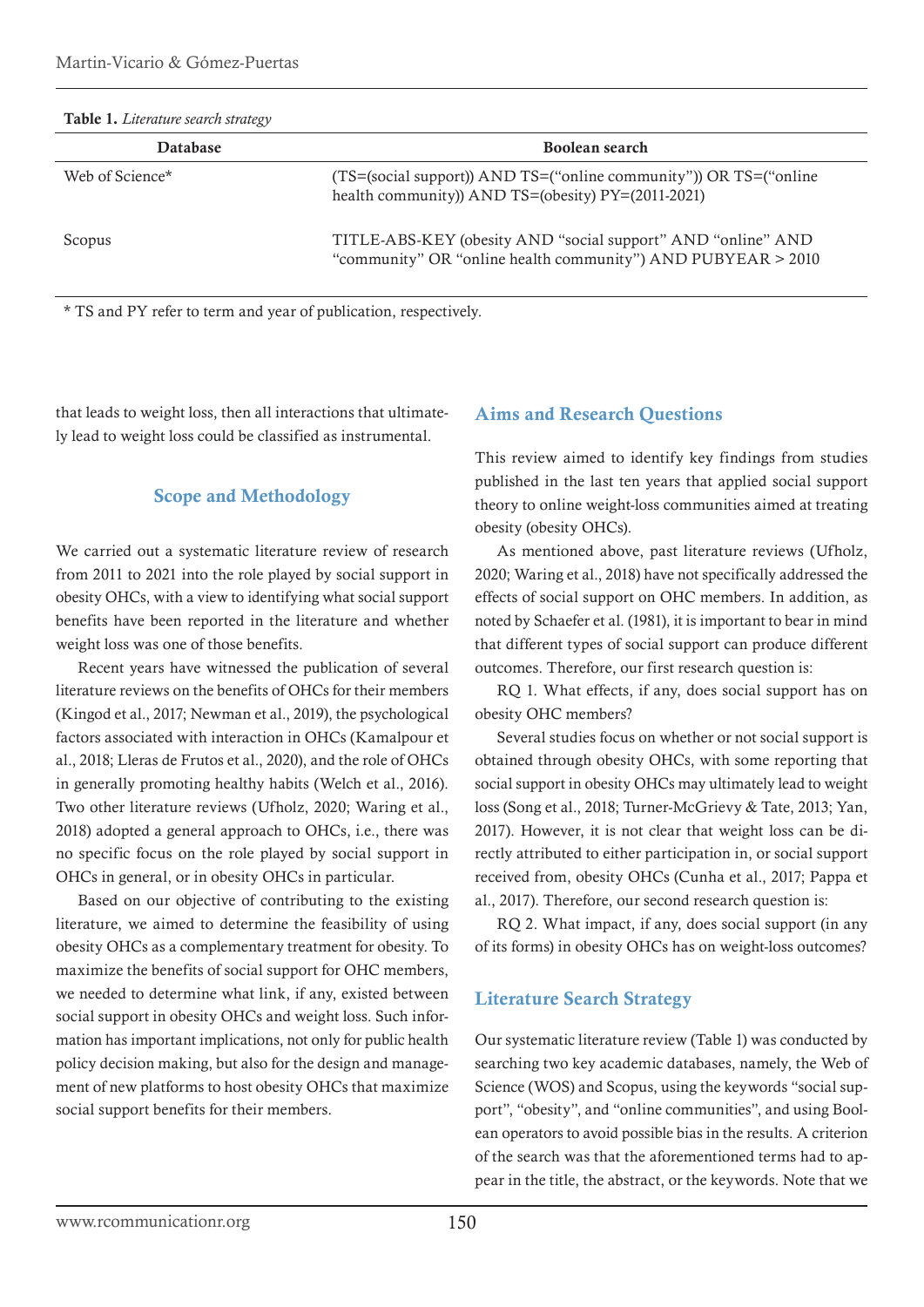<span id="page-5-0"></span>deliberately included "obesity" and excluded "weight loss" in the Boolean search, to avoid including research into weight-loss communities whose focus was not the treatment of obesity, and so not within the scope of this review (e.g., pro-anorexia or pro-bulimia communities).

## Inclusion Criteria

Table 2 summarizes inclusion and exclusion criteria defined before the search.

## Study Selection

<span id="page-5-2"></span><span id="page-5-1"></span>Intercoder reliability was ensured by the involvement of two different researchers in the inclusion process and the literature review. The two researchers retrieved a total of 82 articles (41 WOS and 41 Scopus) for initial review ([Figure 1](#page-6-0)). This was a significantly lower number than yielded when the same strategy was used to search for other terms ([Table 3](#page-6-1)): "social support" and "online community", and "social support", "online community", and "weight loss" (as opposed to "obesity"). However, a quick scan of the abstracts retrieved from WOS for these alternative searches revealed <span id="page-5-3"></span>that they did not meet the basic criteria of being online-based or community-based studies.

Of the 82 retrieved articles, 27 studies appeared in both databases, so duplicates were excluded, leaving 55 articles whose titles and abstracts were reviewed (by both researchers independently) to select articles that specifically mentioned the use of social support in obesity OHCs. Any discrepancies were resolved by agreement.

A further 30 articles were discarded, leaving 25 for inclusion in the review. [Table 5](#page-23-0) summarizes details of included articles and excluded articles, along with reasons for exclusion, as follows: not based on an online community (n=10); not an OHC (n=10); not about social support (n=4); not targeted at obese people (n=3); not based online (n=1); social support not linked with obesity (n=1); did not meet any criteria (n=1).

The 25 remaining articles that complied with the established criteria were read in full to verify that they were valid for the qualitative analysis phase. A further eight articles were excluded after reading. Five were articles that did not meet our criteria: two referred to clinical trials underway and so reporting no results (Evans et al., 2019; Jane et al., 2015), two did not cover social support (Chomutare et al.,

| <b>Table 2.</b> Inclusion and exclusion criteria                                                                    |                                                                                                                                                        |
|---------------------------------------------------------------------------------------------------------------------|--------------------------------------------------------------------------------------------------------------------------------------------------------|
| Inclusion criteria                                                                                                  | <b>Exclusion criteria</b>                                                                                                                              |
| Articles published in English.                                                                                      | Documents published in languages other than English.                                                                                                   |
| Articles that are accessible.                                                                                       | Records that, despite inclusion in the databases, cannot be<br>accessed (e.g., articles in press and under review).                                    |
| Journal article or conference paper.                                                                                | Records other than journal articles or conference papers.                                                                                              |
| Peer-reviewed article.                                                                                              | Non-peer-reviewed records.                                                                                                                             |
| Published article.                                                                                                  | Research pending publication.                                                                                                                          |
| Focus: effects of social support for obesity treatment.                                                             | Focus: effects of social support for weight loss but not<br>obesity-related.                                                                           |
| OHC composed of members who are obese or<br>overweight.                                                             | Digital media used as a one-way channel (e.g., online<br>noticeboards and social media when used only to deliver<br>messages).<br>Offline communities. |
| OHC targeting members who are obese or overweight,<br>and who are referred to as patients (Farmer et al.,<br>2009). | Obesity OHCs that target members who cannot be<br>considered patients (e.g., carers, relatives, or health<br>professionals).                           |

Table 2. *Inclusion and exclusion criteria*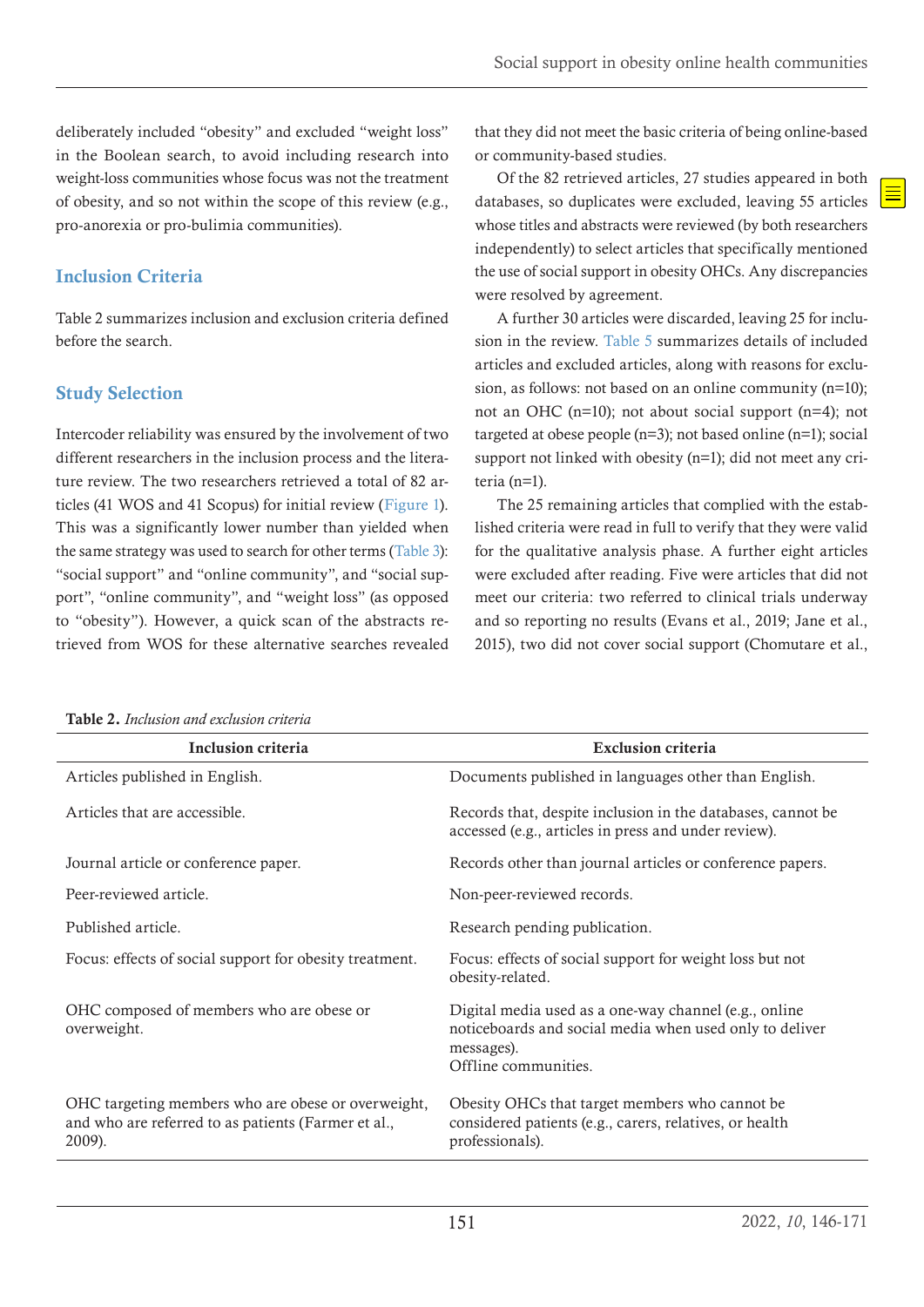#### <span id="page-6-1"></span>Table 3. *Alternative search strategy results* [\(back to text\)](#page-5-1)

| Keywords                                                                 | <b>Total</b> | <b>Scopus</b> | Web of Science |
|--------------------------------------------------------------------------|--------------|---------------|----------------|
| Social support, online community                                         | 939          | 475           | 464            |
| Social support, online community, weight loss (as opposed to<br>obesity) | 110.897      | 15            | 110,882        |

#### <span id="page-6-0"></span>Figure 1. *Selection flowchart (based on PRISMA)* [\(back to text\)](#page-5-2)

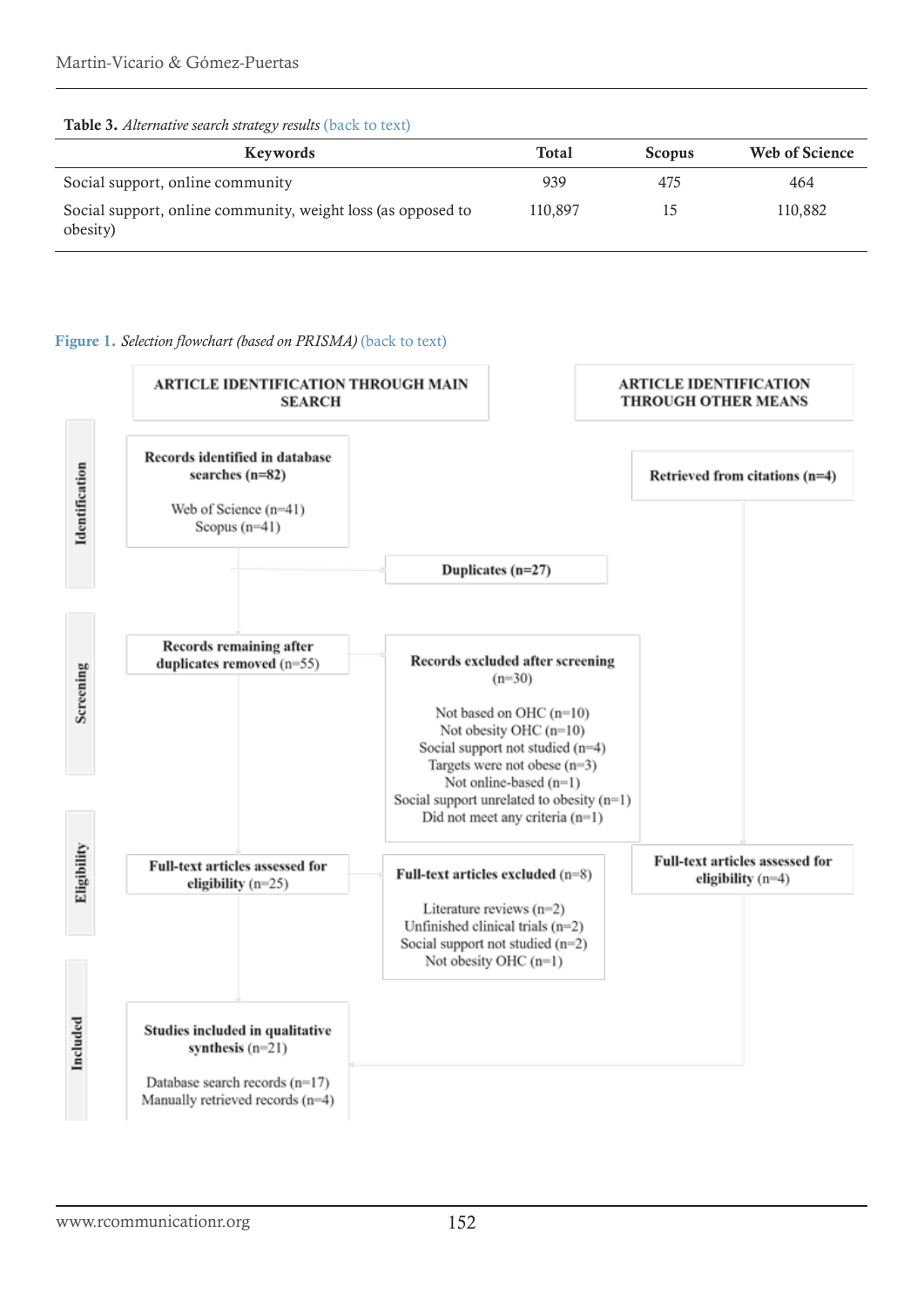<span id="page-7-0"></span>2016; Naparstek et al., 2017), and one did not refer to obesity OHCs (Shigaki et al., 2014). The other three articles were excluded because they were systematic reviews or did not report data or results that could help respond to the research questions (Ufholz, 2020; Waring et al., 2018; Willmott et al., 2019).

Finally, a manual review of the references regarding social support in obesity OHCs located four further articles for inclusion (Chancellor et al., 2018; Jane et al., 2018; Song et al., 2018; Wang & Willis, 2018). This left a total of 21 studies for the qualitative review.

## Analytical Framework

Analysis of the articles was based on the research questions and objectives of this review, i.e., the types and effects of social support and the relationship between social support and weight loss.

#### **Results**

Table 5 summarizes details of the studies included in this systematic review.

# Overview of Selected Studies

The 21 studies included in the analysis used quantitative and qualitative methodologies in diverse approaches to the study of social support in obesity OHCs. Despite the fact that there is extensive literature on different types of social support, 10 of the analysed studies did not specify the type of social support researched. Interestingly, this group included all four studies based on clinical trials (Holtz et al., 2014; Jane et al., 2018; B.H. Marcus et al., 2015; Nosek et al., 2019); the fact that social support type was not specified may be because the authors used social support as yet another variable, without focusing on types.

For all the studies, irrespective of the methodology used, we noted that: (a) people find obesity OHCs a convenient way to give and receive social support (Holtz et al., 2014; B.H. Marcus et al., 2015; Nosek et al., 2019; Yan, 2018); and (b) the effects of social support on obesity OHC members, which were diverse, were almost invariably beneficial.

Research that specified the type of social support studied mainly focused on informational social support and emotional social support (Dickins et al., 2011; Kim, Faw et al., 2017; Kim, Ray et al., 2017; Reading et al., 2019; Song et al., 2018; Taiminen, 2016; Yan, 2018). Just two of the studies mentioned appraisal social support (Pappa et al., 2017; S.R. Marcus, 2016); both those studies used content analysis as a methodology, as, given its nature, appraisal social support is easier to observe by analysing comments rather than using a methodology like surveying. Those nine studies reported different benefits for each. It was also observed that the effects of social support may be influenced by other circumstances, such as the patient's psychological profile (Chancellor et al., 2018; Yan, 2018) or demographic characteristics (Johnson & Wardle, 2011; B.H. Marcus et al., 2015). However, this issue was not explored in the reviewed literature.

Finally, 12 of the 21 analysed studies reported a direct or indirect relationship between social support in obesity OHCs and weight loss. The studies that did not observe this effect reported that weight loss was linked to other factors, such as self-efficacy (B.H. Marcus et al., 2015), or indicated that weight loss was not a variable in their research (Chancellor et al., 2018; S.R. Marcus, 2016; Nosek et al., 2019).

## Effects of Social Support on Obesity OHC Members

The reviewed literature described social support for obesity OHC members in terms of four types of effects: (a) promotion of healthy behaviours; (b) increased self-efficacy; (c) improved psychological wellbeing; and (4) enhanced adherence and participation in the OHC. Most studies took into account member perceptions regarding social support that positively affected mental health and behavioural change. Indeed, it is noteworthy that few studies reported negative effects of social support. Yan (2018) noted, however, that even though the benefits of social support have been thoroughly studied, some studies observed no effect, and the reporting of adverse effects was very rare (mainly related to the overall weight-loss effectiveness of the OHC for a specific type of participant).

# *Promotion of Healthy Behaviours*

In the reviewed studies, one of the main effects of social support on obesity OHC members was to bring about behavioural change. Social support fostered a sense of responsibility among OHC members (Chancellor et al., 2018; Reading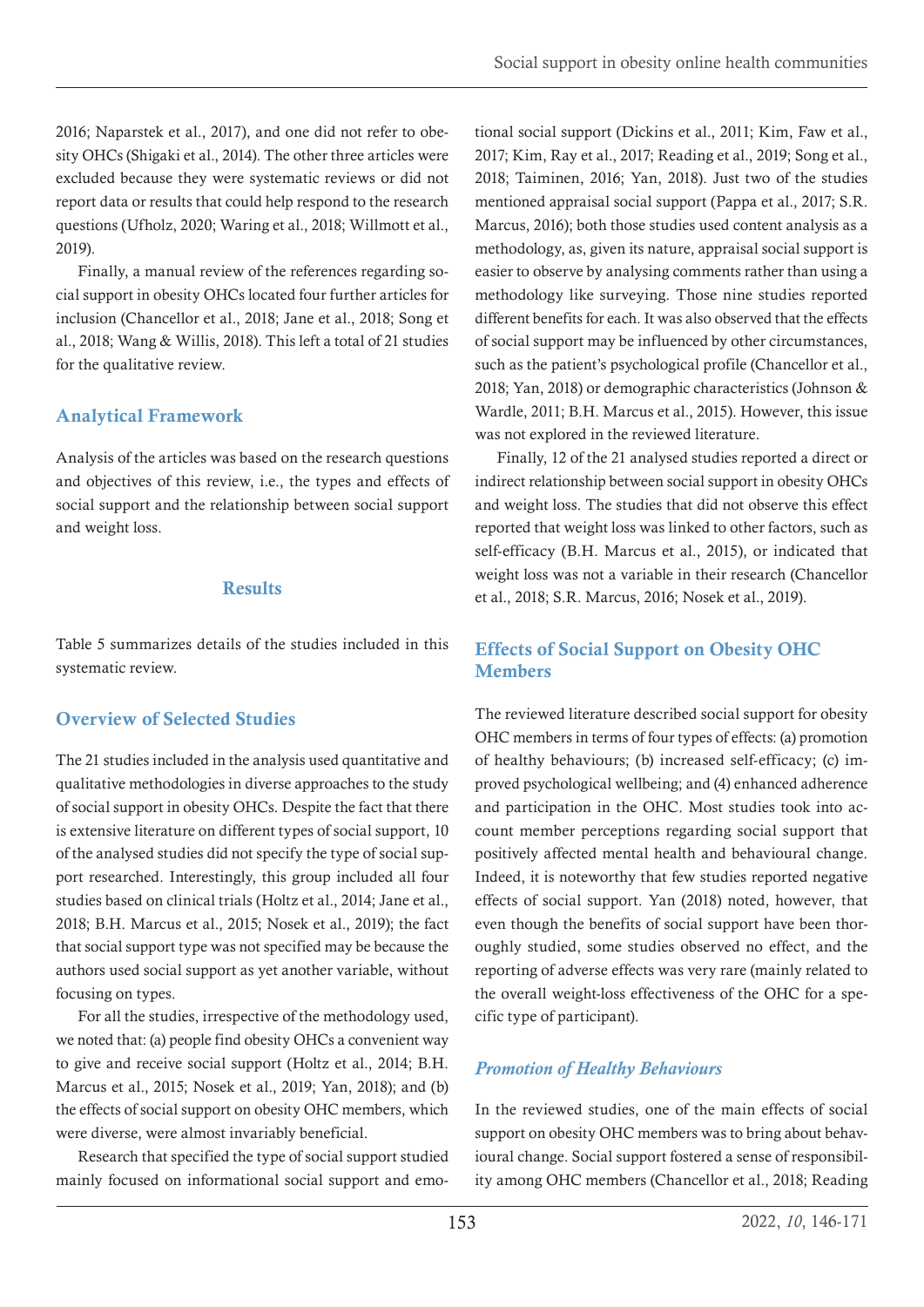<span id="page-8-0"></span>et al. 2019), who were observed to be more motivated to monitor their progress and keep on track with their objectives (Reading et al., 2019).

Reading et al. (2019) noted that the level of trust was high, because social support was provided by individuals with whom OHC members could identify. Similarly, in a study that focused on promoting physical activity amongst Latino women with obesity, B.H. Marcus et al. (2015) observed that the OHC offered increased social support (and hence improved physical activity), compensating for the little social support perceived to be received from offline circles.

One example of a change in habits was journal-keeping to record food intake. Such food diaries have been found to be an influential factor in perceptions of weight-loss selfefficacy (Yan, 2018), with individuals who perceived a greater degree of social support, increasing their food-logging practices (Kim, Faw et al., 2017; Yan, 2018). Noteworthy is the fact that increased use of self-monitoring techniques (such as weigh-ins and diary keeping) appeared to be linked more to perceived social support than to selfefficacy (Kim, Faw et al., 2017). This would suggest that receiving social support can be a motivational factor for certain activities related to weight monitoring, while also improving a sense of belonging to the community (Kim, Faw et al., 2017).

Yan (2018), in a study of users of a popular health tracking application, observed a positive and significant impact on people's sense of self-efficacy, as, irrespective of whether the user felt they had a high or low level of self-efficacy, logging their food intake helped them increase their selfefficacy level, and therefore, achieve better outcomes. However, for users with an intermediate self-efficacy level, the difference in habits was barely statistically significant.

Some authors noted, however, that monitoring weight loss using health devices or tracking applications was not enough to initiate a change in behaviours (Kim, Faw et al., 2017) or to enhance access to information (Holtz et al., 2014). Nonetheless, participation in OHCs fosters interactivity between members (whether other patients or healthcare professionals) and so enhances social support.

The OHC's own norms of conduct also mediated the effects of social support on members and vice versa; thus, for instance, the perception of a high level of social support from others increased the likelihood that members would adhere to the norms of the OHC (Kim, Ray et al., 2017).

Finally, the type of social support received also affected

the type of behaviour adopted. For example, when experts provided informational social support, such as physical activity guidelines and health information (Kim, Ray et al., 2017), OHC members were more inclined to learn new behaviours that they could implement in their daily life.

Chancellor et al. (2018) compared an obesity OHC and an online community promoting eating disorders in terms of the effects of comments and demonstrations of support, observing that although both communities had the same goal of losing weight, the obesity OHC promoted weight loss through healthy behaviours and lifestyles, while the eating disorders community perpetuated unhealthy habits. This indicates how members may feel pressured to adopt certain behaviours, whether positive or negative (Chancellor et al., 2018; Kim, Ray et al., 2017).

## *Increased Self-Efficacy*

As has been tentatively noted, social support may play a role in enhancing self-efficacy and, consequently, in achieving weight-loss goals. A safer and more efficient way of learning than trial and error, for instance, is learning from the experiences of other OHC members, as this results in enhanced self-efficacy to lose weight (Wang & Willis, 2018). That particular example refers to what is known as self-efficacious content, i.e., content intended to increase the motivation of both the creator and the user. Receiving this type of content has been shown to be helpful in overcoming barriers and setbacks in personal attempts to lose weight (Reading et al., 2019).

Even merely interacting with other OHC members can increase self-efficacy (Nosek et al., 2019; Yan, 2018), because OHCs, in addition to offering weight-loss advice and strategies, enable connection between people with the same condition and the same difficulties. Connection, in fact, is a key determinant for how much members interact, even more than the total number of peers available in the OHC (Yan, 2020). When individuals are at the beginning of their weight loss process or have a low level of self-efficacy, their need to belong to a community is greater, and they are, thus, more proactive (Yan, 2018). This greater interaction, in both providing and receiving social support, gives them access to more of the OHC's resources, which increases their self-efficacy and the likelihood that they will achieve weight loss.

Yan (2018) also highlighted, however, that self-efficacy could be undermined because of an interaction that, in other circumstances, might have increased self-efficacy. An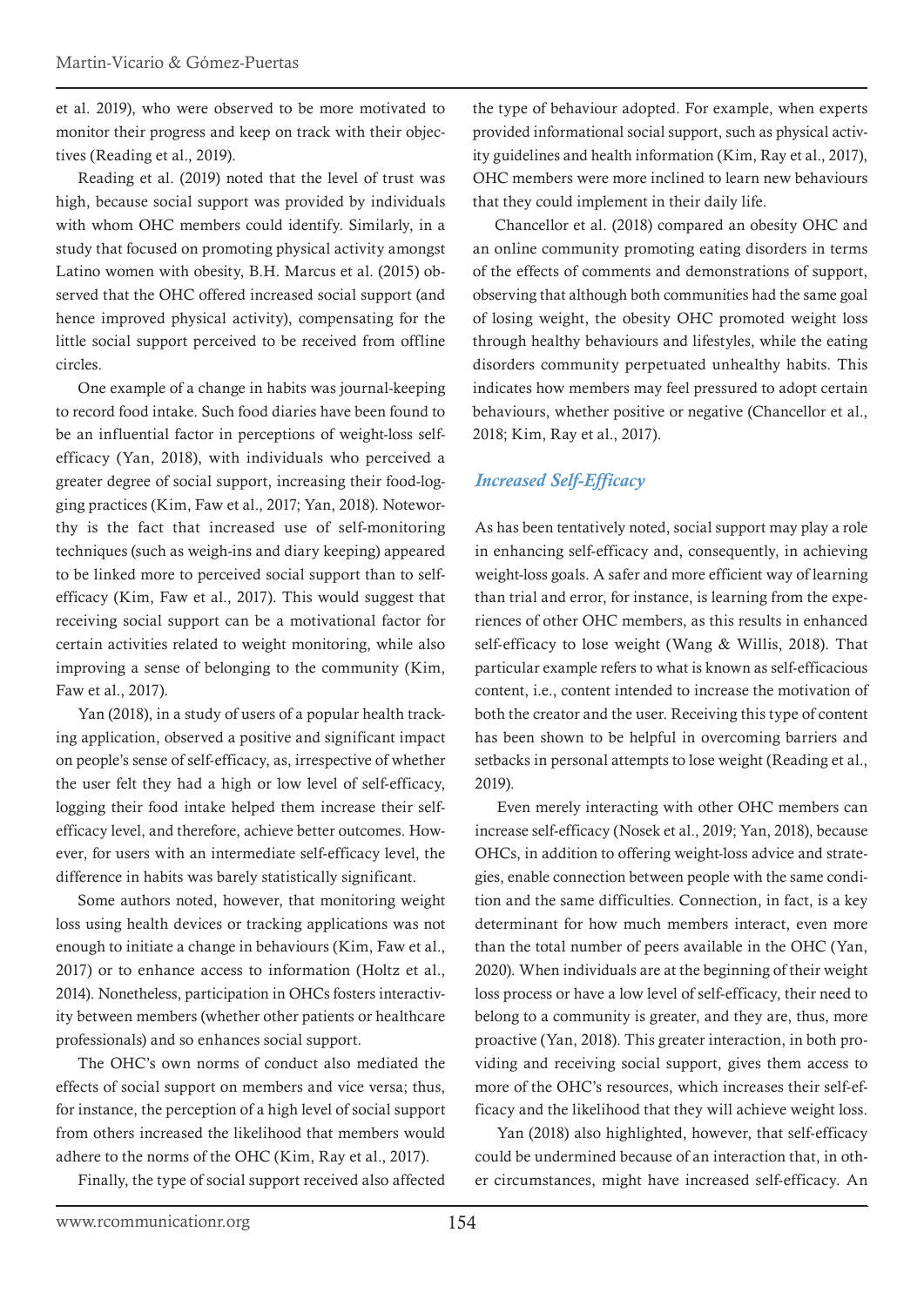<span id="page-9-0"></span>example is members receiving social support without having asked for it. Being provided with more social support than needed could have negative outcomes, because, for a person with a high level of self-confidence, to be perceived as someone needing help may seem patronizing and leave then feeling inadequate (Yan, 2018).

# *Improved Psychological Wellbeing*

In addition to influencing behavioural change and self-efficacy levels, social support also influenced mental and psychological wellbeing in persons with obesity (Kim, Ray et al., 2017). In a clinical trial conducted by Jane et al. (2018), using an obesity OHC to complement a supervised weightloss programme was reported to improve the psychological wellbeing of patients, quality of life, health, and social relationship parameters showing a significant improvement after 24 weeks of treatment. However, the same authors concluded that the improved psychological wellbeing during the trial could not be considered as mediating in weight loss.

Note that, in the analysed studies, there was no consensus regarding what can be considered as psychological wellbeing. In the case of Jane et al. (2018), for instance, patients self-reported their perceptions of quality of life, health, and social relationships. Other studies (Dickins et al., 2011; Holtz et al., 2014; Marcus, 2016; Nosek et al., 2019) focused more on feelings of belonging to a group and of less social stigma related to their obesity, with both those factors helping to improve psychological wellbeing – despite the absence of a definition of what was considered as such.

As noted elsewhere, the nature of OHCs as a safe space leads members to feel confident about expressing their challenges with weight loss and to also feel supported (Reading et al., 2019). In a weight-loss clinical trial of army veterans, Holtz et al. (2014) observed that women who perceived that they received insufficient social support from their offline social circles tended to use the OHC more, to engage more with others in a motivational way, and to feel they were part of a team. Likewise, Nosek et al. (2019), in a pilot test of Second Life as an OHC platform for women with obesity and impaired mobility, noted that 77% of the women mentioned that receiving feedback, establishing relationships, and interacting with people in the same situation were the most valuable features of the OHC.

However, it seems that two gaps exist in the reviewed literature regarding the impact of social support in improving psychological wellbeing. First, there is no exploration of whether improved psychological wellbeing results from or is the cause of weight loss. Second, while belonging to an OHC provides support that can lead to greater weight loss (Poncela-Casanovas et al., 2015; Pappa et al., 2017), Yan (2020) noted that members who focused more on the social features of an OHC often lost less weight than their peers. This is less an issue in OHCs that focus more on the actual community of overweight people (otherwise known as the 'fatosphere'). In these OHCs, the effects on psychological wellbeing could be classified as follows: (a) having a space in which to connect with other individuals with an alternative dialogue about weight; (b) reducing perceptions of stigma associated with obesity; and (c) having positive perceptions of the self and feeling a sense of solidarity and empowerment (Dickins et al., 2011; S.R. Marcus, 2016).

# *Enhanced Adherence and Participation*

Another important effect of social support is adherence and level of participation in obesity OHCs. Most of the reviewed studies concurred that there was a connection between social support and participation (Kim, Faw et al., 2017, Kim, Ray et al., 2017; Reifegerste et al., 2017; Tierney & Moisey, 2014), and that the perception of receiving social support increased with adherence as an OHC member (Pappa et al., 2017; Song et al., 2018).

In maintaining social interactions and participating in obesity OHCs, and more specifically, in the online weight loss competitions frequently organized in this kind of OHC, both the type of social support and its source proved to be critical factors (Song et al., 2018). This finding is noteworthy: the greater the adherence over time in an OHC to change behaviours, the greater the likelihood of adopting a healthy lifestyle and the more effective the weight-loss treatment (Yan, 2020). Members that interacted more with other members received more social support and this, consequently, increased their chances of maintaining their adherence and participation (Kim, Ray et al., 2017). Taiminem (2016) also noted that participation in OHCs, either hosted in social media or in an online forum, increased adherence to the prescribed treatment.

Users who perceived greater social support from other OHC members had a higher probability of interacting and actively participating than members who merely sought information (Kim, Ray et al., 2017). Cunha et al. (2017) observed that receiving social support increased the probability of revisiting the OHC by 66% (a statistically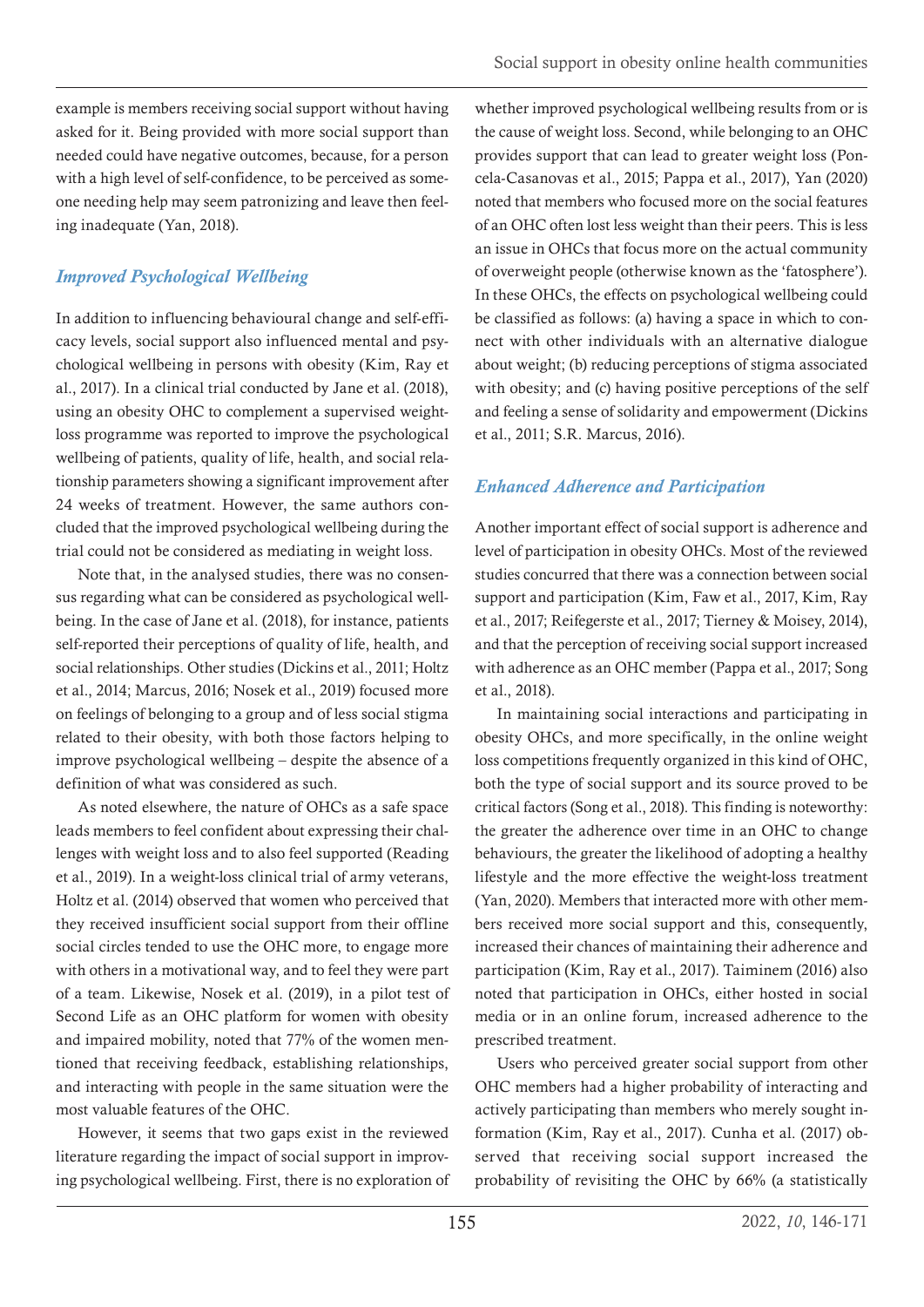<span id="page-10-0"></span>significant result at 0.1%). Moreover, as Reading et al. (2019) observed, receiving social support from people living similar experiences is related to a more positive experience of treatment.

Displays of social support in obesity OHCs, such as upvoting comments or posts, gave the user a greater sense of belonging and increased their perceptions of support (Pappa et al., 2017). Although the relationship was not causal, it was observed that there was a positive association between such displays and weight loss (Pappa et al., 2017).

Certain kinds of content or communications were less likely to lead to interaction (Kim, Ray et al., 2017; Wang & Willis, 2018); content that reflected a personal experience, for instance, had a higher interaction rate than shared general health information. However, this did not mean that the social support was less; health information reflects informational social support, which invites a lower level of interaction than a personal testimonial or an implicit or explicit request for encouragement (Kim, Ray et al., 2017; Wang & Willis, 2018).

Finally, participation plays a key role in perceptions of social support. Reifergeste et al. (2017) observed that, over and above passive participation, e.g., merely reading comments posted by other members, active participation in the OHC is fundamental for the individual to be able to perceive social support.

Matching Social Support. According to optimal matching theory, certain types of social support are more beneficial than others because they directly address stress (Yan, 2018). As mentioned above, in some cases social support is unwanted; more particularly, it can stop being desired or effective if it does not match with what the receiving individual needs (Yan, 2018). Within OHCs, according to Reifergeste et al. (2017), active participation increased the chance of receiving necessary and desired social support. In their study of social support in health-related activities for its effect on both the receiver and sender and for the health outcomes achieved, Yan (2018) found that, providing, but not necessarily receiving, social support was positively associated with weight loss. Receiving unsolicited social support could have a negative effect on weight loss, according to Yan (2018), in the following two circumstances: when the social support sought is not the social support received, and when the OHC member has a high level of self-efficacy. According to Yan (2018), social support is more effective if the OHC member specifically seeks, and receives in return, emotional social support. If instead of emotional support, however, the OHC

member receives informational social support, then effectiveness is less, since the sought and received social support fail to match.

As for high levels of self-efficacy, OHC members with this characteristic are not only capable of monitoring their own weight loss, but also tend to altruistically help and guide the rest of the OHC. Receiving social support has a negative effect on these members, since according to Yan (2018), it generates a sense of inadequacy and makes them feel incompetent. In contrast, their provision of social support to the rest of the OHC augments their self-esteem and, consequently, their self-efficacy and weight-loss achievements. Yan (2018) linked this phenomenon to helper theory, whereby the helper benefits from helping others, i.e., for the member to perceive that they are receiving social support from the OHC, they feel that they first have to offer help, which, in turn, increases their self-efficacy (they perceive that their help is useful, they feel appreciated by the OHC, and they develop and enhance relationships with other OHC members).

#### Effects of Social Support on Weight Loss

Weight loss is closely linked to the objectives that individuals set for themselves in obesity OHCs, whether in terms of losing kilos or acquiring healthy habits. Different objectives would suggest different behaviours, different kinds of social support needed and provided, and, ultimately, differences in weight loss outcomes (Chancellor et al., 2018; Yan, 2020). For actual weight loss, discrepancies are evident regarding the kind of social support that is most effective.

Kim, Ray et al. (2017) and Kim, Faw et al. (2017) observed that there was no significant relationship between receiving social support – in their case in the form of encouragement – and weight loss, as social support did not translate into increased physical activity or a changed diet. Nonetheless, they noted that social support did play a crucial role in behavioural change – which logically has to precede weight loss, i.e., to see weight loss, it is first necessary to change behaviour. According to the same authors, the two behavioural changes that had the greatest impact on weight loss were keeping a food log and participating in the OHC, both of which were influenced and fostered by social support. Yan (2020), in contrast, observed that both receiving and giving social support were effective for weight loss, although receiving support was more effective (to a statistically significant degree). Cunha et al. (2017) observed that OHC members that received social support from their very first comment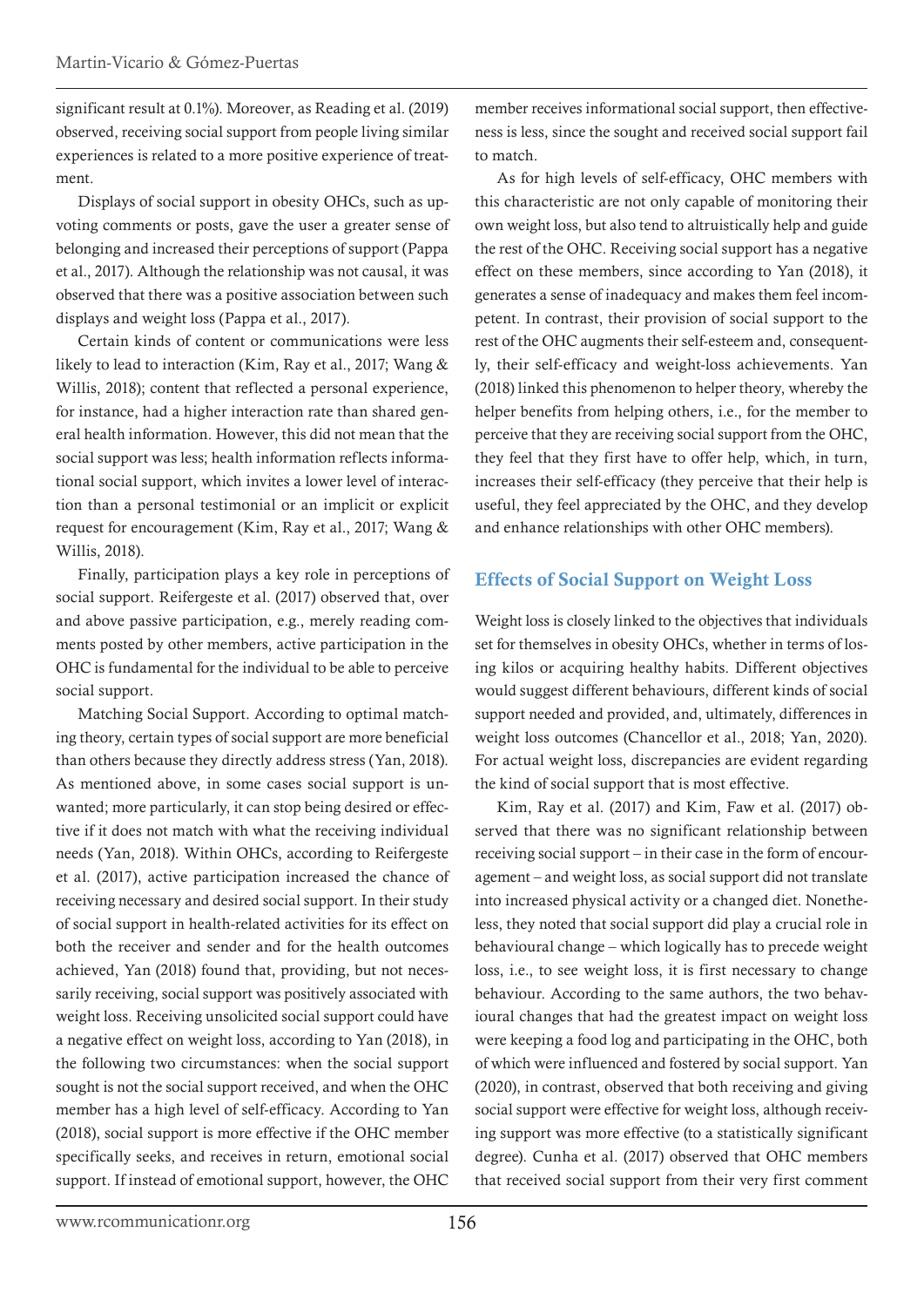<span id="page-11-0"></span>achieved weight loss of 26%; note, however, that results were self-reported in that study, so patients may have overestimated their weight loss. The same authors also noted that, since weight loss outcomes could be posted for other members to see, it may be that those who received more social support updated weight loss more frequently, compared to others who may also have lost weight but did not post about it. Both Yan (2020) and Cunha et al. (2017) reported a relationship between social support and weight loss, while Kim et al. (2017) indicated that social support directs behaviours to healthier habits, such as self-monitoring.

OHC members that participated more and interacted more with content that provided social support (in any of its forms) had more success in losing weight (Pappa et al., 2017). However, this finding should not be overgeneralized, as there is no certainty that the relationship was causal. Wang and Willis (2018) argue, for instance, that it is actually losing weight that leads members to participate and interact more, and therefore receive social support, and not the other way around.

Regarding their clinical trial, Jane et al. (2018) reported greater weight loss after 24 weeks among participants following a weight-loss treatment and supported by an OHC than participants who had only received an informational dossier, even though both groups had followed the same nutritional and physical activity guidelines.

Finally, noteworthy are specific circumstances when there was neither a direct nor indirect relationship between social support and weight loss. One example is when members treat the obesity OHC – where the main objective is to lose weight – as a safe space in which to socialize without fear of being stigmatized. Thus, for members who focus more on the social aspects of the OHC, there was translation into actual weight loss (Yan, 2020).

# Discussion and Conclusion

This literature review, which analysed social support in obesity OHCs in terms of types, effects and the relationship with weight loss, aimed to understand social support mechanisms with a focus on maximizing benefits for OHC members. We expect this information on the long- and short-term benefits of OHCs for patients to be useful for healthcare professionals that treat obesity, and especially obesity in patients whose circumstances are such that they receive little or no social support.

# Effects of Social Support on Obesity OHC Members

The review revealed that social support in obesity OHCs is linked to positive effects, specifically, behavioural change, increased self-efficacy, improved psychological wellbeing, and enhanced adherence and participation. While Yan (2018) commented on possible negative outcomes, these were rare and only occurred in very specific scenarios.

Most studies concurred that social support, combined with self-efficacy, increased the probability of behavioural change, and consequently, of weight loss. Social support was found to be strongly linked to participation in a feedback loop, as an enhanced perception of social support was both the cause and consequence of higher participation. Participation was also considered to be a factor that directly or indirectly influenced weight loss.

Generally speaking, improved psychological wellbeing was only indirectly or briefly discussed. Future studies of social support need to address this issue, especially considering the stigmatization experienced by people with obesity (Dickins et al., 2011; S.R. Marcus, 2016; Puhl & Heuer, 2010), as an indicator of a poorer quality of life (Castro et al., 2018). As noted by Nosek et al. (2018), OHCs constitute a safe space for these individuals to implement obesity treatment.

Another noteworthy finding was that social support was ultimately more beneficial than self-efficacy in acquiring healthy habits, such as keeping a food log. Finally, differences were observed in self-efficacy levels and behavioural change, when support was received as opposed to given in obesity OHCs.

# Impact of Social Support on Weight Loss in Obesity OHC Members

The review revealed a relationship between weight loss and participation in obesity OHCs, with social support playing a key role. While Funk et al. (2010) disputed the existence of a direct relationships, Yan (2018, 2020), Kim, Faw et al. (2017), and Kim, Ray et al. (2017) observed that there was both a direct and indirect relationship between social support and weight loss.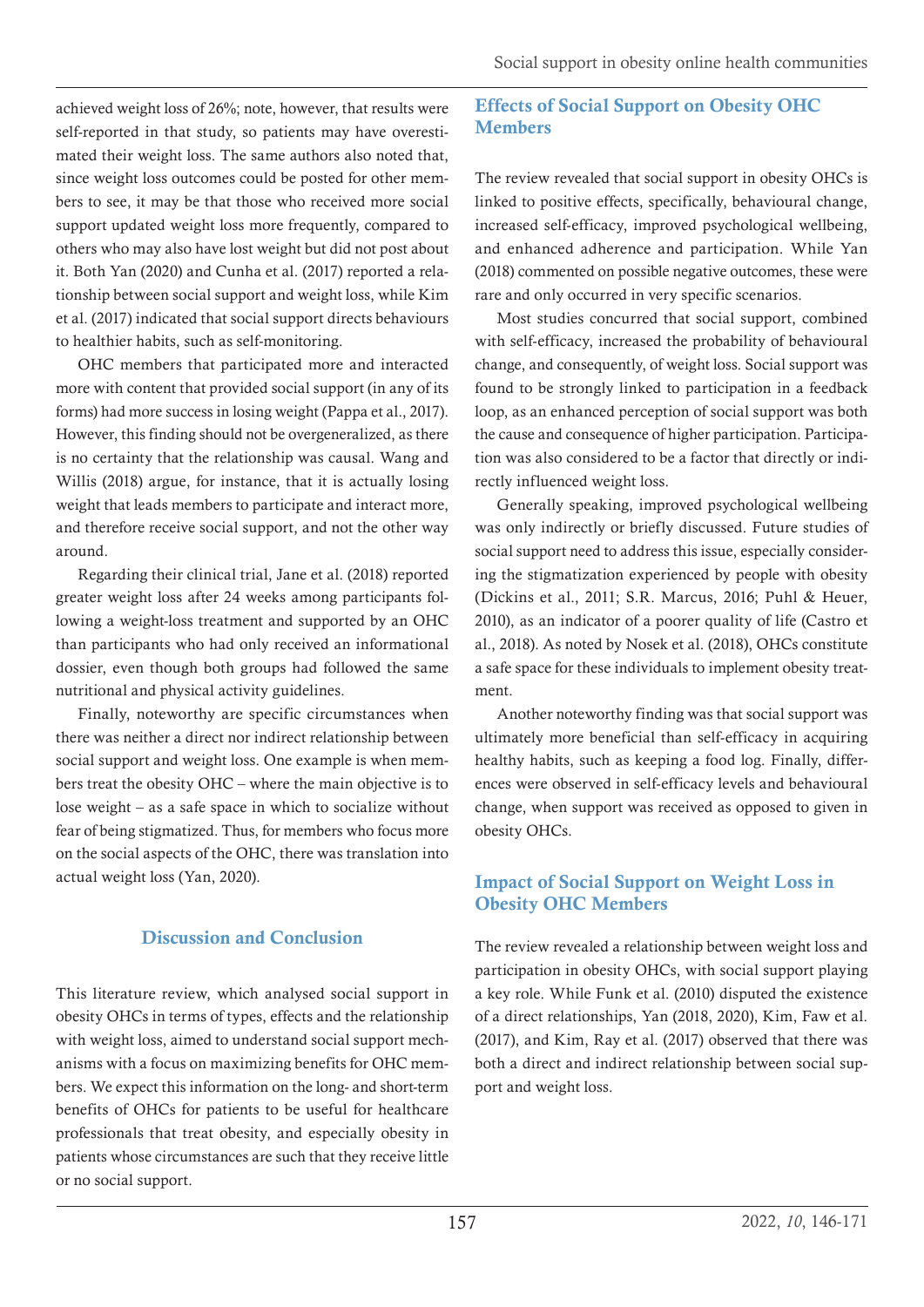#### <span id="page-12-0"></span>Study Limitations

The main limitation of this review is the small number of included articles (n=21), which reflects the limited efforts to address a specifically narrow topic: social support transmitted through OHCs that specifically focus on obesity. While both the benefits of social support and the fact that OHCs can successfully provide social support are well established facts, specific research into how OHC members receiving obesity and excess weight treatment are affected is not sufficiently nuanced. Evidence of this (as described in Scope & Methodology) is the alternative search strategy based on social support and online community as keywords, which retrieved close to 1,000 references. This would suggest that a knowledge gap exists that is reflected in the small number of articles that have addressed social support specifically transmitted through obesity OHCs.

Another limitation of this review is that only half of the reviewed articles specified the kind of social support they researched; of those that did, most focused on informational social support and emotional social support. This would further suggest that research into social support in obesity OHCs in the last decade has not been extensive enough and has not been sufficiently nuanced in terms of types of social support studied.

Finally, another limitation is that no distinction was made in terms of the platforms that hosted the OHCs. In the reviewed studies, as pointed out by Ellison and Boyd (2013), many digital social networking platforms exist, each with their own architecture, design, and rules.

#### Future Research

The OHCs studied in the reviewed literature were hosted in digital environments, but used different platforms: the studies by Kim, Ray et al. (2017) and Kim, Faw et al. (2017) were based on commercial mobile health applications, with features for monitoring and logging actions, and for interacting with other members and healthcare professionals; the studies by Refeigerste et al. (2017), Chancellor et al. (2018), and Pappa et al. (2017) were based on more conventional OHCs organised around forums and threads, while the patients in the study by Jane et al. (2018) had access to a private group on Facebook; and the study conducted by Nosek et al. (2019), the OHC met in Second Life, an online virtual world. This variety in platforms would suggest that the effects of social support may not be directly comparable. The changing nature and differing types of digital environments poses difficulties for research into social support in OHCs (and, as mentioned above, represents a limitation of this review).

Many of the reviewed studies focused on women and, except in the research by Holtz et al. (2014), gender was unknown in the other studies (patients were anonymous), or the effects of social support were not compared for women and men. Gender differences are a potentially interesting future line of research into social support in obesity OHCs, especially if other characteristics, such as physical and psychological factors, are also considered.

The psychological profile of patients, and their goals, undoubtedly impacts how social support affects them. Yet only two of the analysed studies specifically referred to this dimension: Yan (2018), who explored the adequacy of social support sought and received, and Cunha et al. (2017), who tentatively noted that individuals differ in how they give and receive social support, depending on personality, sense of humour, and writing style. Further research is needed to explore how psychological factors affect social support mechanisms in obesity OHCs.

The time frame of the studies in this review varied greatly, making it difficult to establish an average typical timeframe for the analysed data. Future research should consider taking this variable into account, to facilitate the comparability of studies and their findings.

Finally, a gap is detected regarding the link between psychological wellbeing derived from social support and actual weight loss. Of the studies that addressed weight loss, some noted that less weight was lost in patients who focused more on OHC social features (thereby receiving greater social support and a psychological boost), whereas other studies observed the opposite. Exploring the links between lack of motivation to lose weight due to an increase in psychological wellbeing and motivation to lose weight is, therefore, another potential line of future research.

#### Conclusion

This review of the literature of the last 10 years on social support in obesity OHCs aimed to assess the evidence surrounding this kind of OHC. The detailed review suggests that further research is necessary to better understand how the effects of social support in obesity OHCs could be maximized, taking into account patient sociodemographic characteristics, attitudes, motivations, and expectations.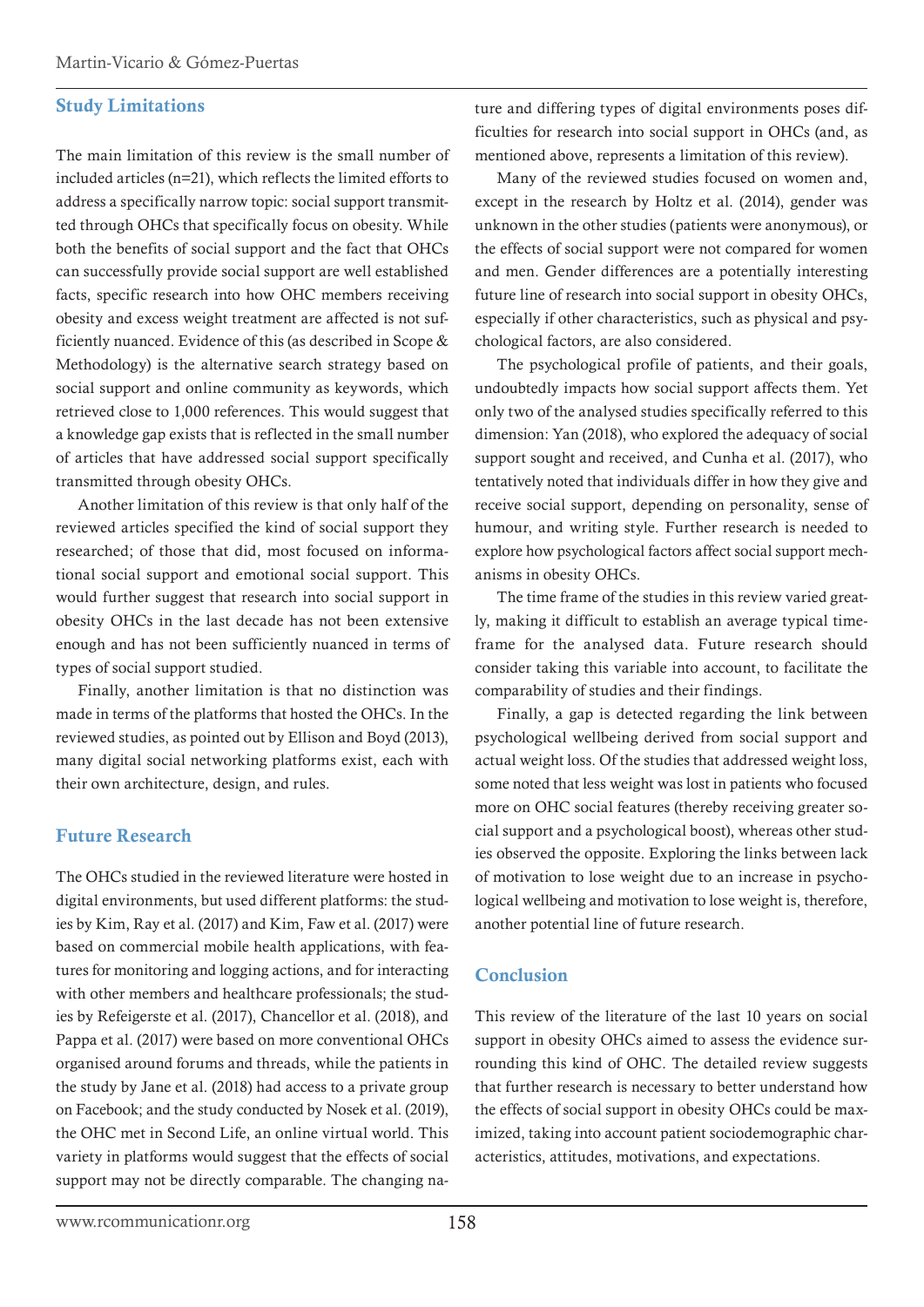## References

<span id="page-13-0"></span>Albrecht, T. L., & Adelman, M. B. (1987). *Communicating social support*. Sage.

- Ballantine PW and Stephenson RJ (2011) Help me, I'm fat! Social support in online weight loss networks. *Journal of Consumer Behaviour*, *10*(6), 332–337.<https://doi.org/10.1002/cb.374>
- Bandura A (1997) *Self-Efficacy: The Exercise of Control*. W H Freeman/Times Books/ Henry Holt & Co.
- Bandura A (2004) Health Promotion by Social Cognitive Means. *Health Education & Behavior*, *31*(2), 143–164. <https://doi.org/10.1177%2F1090198104263660>
- Bender JL, Jimenez-Marroquin M-C and Jadad AR (2011) Seeking Support on Facebook: A Content Analysis of Breast Cancer Groups. *Journal of Medical Internet Research*, *13*(1): e16. <https://doi.org/10.2196/jmir.1560>
- Castro A, Gomez-Arbelaez D, Crujeiras A, et al. (2018) Effect of A Very Low-Calorie Ketogenic Diet on Food and Alcohol Cravings, Physical and Sexual Activity, Sleep Disturbances, and Quality of Life in Obese Patients. *Nutrient*s*, 10*(10), 1348. <https://doi.org/10.3390/nu10101348>
- Centola D and van de Rijt A (2015) Choosing your network: Social preferences in an online health community. *Social Science and Medicine*, *125*, 19–31. <https://doi.org/10.1016/j.socscimed.2014.05.019>
- Chancellor S, Hu A and De Choudhury M (2018) Norms matter: Contrasting social support around behavior change in online weight loss communities. *Conference on Human Factors in Computing Systems - Proceedings 2018*-April: 1–14. <https://doi.org/10.1145/3173574.3174240>
- Chomutare T, Årsand E and Hartvigsen G (2016) Effectiveness of an Internet community for severely obese women. In: *Studies in Health Technology and Informatics, 2016*, pp. 597–601.<https://doi.org/10.3233/978-1-61499-658-3-597>
- Chung JE (2014) Social networking in online support groups for health: How online social networking benefits patients. *Journal of Health Communication*, *19*(6), 639–659. <https://doi.org/10.1080/10810730.2012.757396>
- Cunha TO, Weber I and Pappa GL (2017) A warm welcome matters! The Link Between Social Feedback and Weight Loss in /r/loseit. In: *26th International World Wide Web Conference 2017, WWW 2017 Companion, 2017*, pp. 1063–1072. <https://doi.org/10.1145/3041021.3055131>
- Cutrona CE and Suhr JA (1992) Controllability of Stressful Events and Satisfaction With Spouse Support Behaviors. *Communication Research*, *19*(2), 154–174. <https://doi.org/10.1177/009365092019002002>
- DeAndrea DC, Tom Tong S, Liang YJ, et al. (2012) When Do People Misrepresent Themselves to Others? The Effects of Social Desirability, Ground Truth, and Accountability on Deceptive Self-Presentations. *Journal of Communication*, *62*(3), 400–417.<https://doi.org/10.1111/j.1460-2466.2012.01646.x>
- Dickins M, Thomas SL, King B, et al. (2011) The role of the Fatosphere in fat adults' responses to obesity stigma: A model of empowerment without a focus on weight loss. *Qualitative Health Research*, *21*(12), 1679–1691. <https://doi.org/10.1177/1049732311417728>
- Edison Research. (March 11, 2021). Percentage of U.S. population who currently use any social media from 2008 to 2021 [Graph]. In *Statista*. Retrieved October 21, 2021, from https://www-statista-com/statistics/273476/percentage-of-uspopulation-with-a-social-network-profile/
- Evans WD, Harrington C, Patchen L, et al. (2019) Design of a novel digital intervention to promote healthy weight management among postpartum African American women. *Contemporary Clinical Trials Communications*, *16*. <https://doi.org/10.1016/j.conctc.2019.100460>
- Farmer AD, Bruckner Holt CEM, Cook MJ, et al. (2009) Social networking sites: A novel portal for communication. *Postgraduate Medical Journal*, *85*(1007), 455–459.<https://doi.org/10.1136/pgmj.2008.074674>
- Fernández Ramírez B and Baleriola Escudero E (2012) Estigma e identidad de las personas obesas en la semántica del discurso público. *Discurso y Sociedad*, *6*(2), 314–359. Available at:<https://dialnet.unirioja.es/servlet/extart?codigo=4646564>
- Fullwood C, Chadwick D, Keep M, et al. (2019) Lurking towards empowerment: Explaining propensity to engage with online health support groups and its association with positive outcomes. *Computers in Human Behavior*, *90*, 131–140. <https://doi.org/10.1016/j.chb.2018.08.037>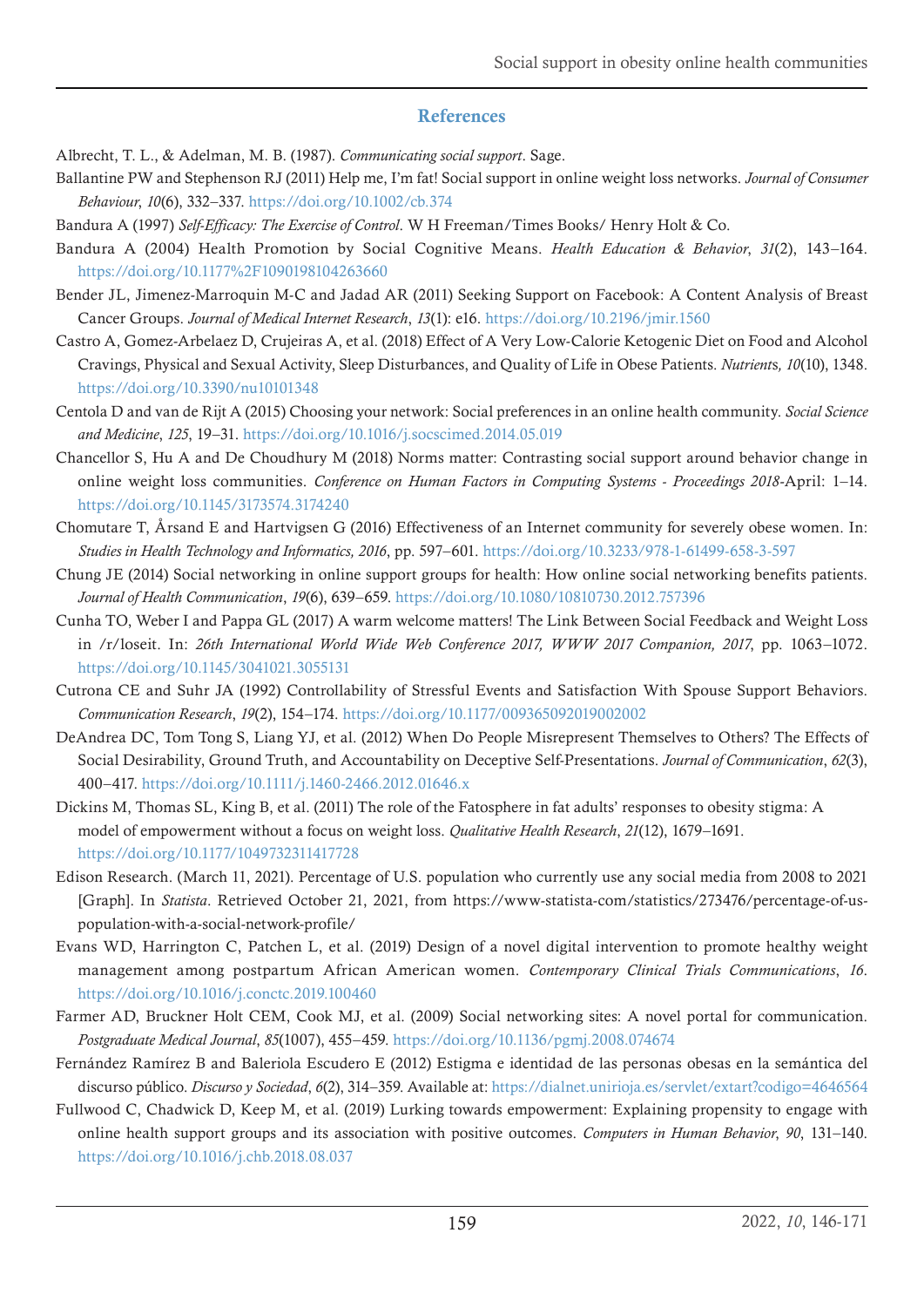- Funk KL, Stevens VJ, Appel LJ, et al. (2010) Associations of internet website use with weight change in a long-term weight loss maintenance program. *Journal of Medical Internet Research*, *12*(3). [https://doi.org/10.2196/jmir.1504.](https://doi.org/10.2196/jmir.1504)
- Herrero N, Mas-Manchón L and Guerrero-Solé F (2019) Do online support groups influence the well-being of patients with diabetes? *El Profesional de la Información*, *28*(2), 1–10. <https://doi.org/10.3145/epi.2019.mar.09>
- Hether HJ, Murphy ST and Valente TW (2014) It's Better to Give Than to Receive: The Role of Social Support, Trust, and Participation on Health-Related Social Networking Sites. *Journal of Health Communication*, *19*(12), 1424–1439. <https://doi.org/10.1080/10810730.2014.894596>
- Holtz B, Krein SL, Bentley DR, et al. (2014) Comparison of Veteran experiences of low-cost, home-based diet and exercise interventions. *Journal of Rehabilitation Research and Development*, *51*(1), 149–160.<http://dx.doi.org/10.1682/JRRD.2013.04.0088>
- Hwang KO, Ottenbacher AJ, Green AP, et al. (2010) Social support in an Internet weight loss community. *International Journal of Medical Informatics*, *79*(1), 5–13. <https://doi.org/10.1016/j.ijmedinf.2009.10.00>
- Hwang KO, Etchegaray JM, Sciamanna CN, et al. (2014) Structural social support predicts functional social support in an online weight loss programme. *Health Expectations*, *17*(3), 345–352.<https://doi.org/10.1111/j.1369-7625.2011.00759.x>
- Jacobson DE (1986) Types and Timing of Social Support. *Journal of Health and Social Behavior*, *27*(3), 250–264. <https://doi.org/10.2307/2136745>
- Jane M, Foster J, Hagger M, et al. (2015) Using new technologies to promote weight management: A randomised controlled trial study protocol. *BMC Public Health*, *15*(1), 1–9.<https://doi.org/10.1186/s12889-015-1849-4>
- Jane M, Foster J, Hagger M, et al. (2018) Psychological effects of belonging to a Facebook weight management group in overweight and obese adults: Results of a randomised controlled trial. *Health and Social Care in the Community*, *26*(5), 714–724. <https://doi.org/10.1111/hsc.12584>
- Johnson F and Wardle J (2011) The association between weight loss and engagement with a web-based food and exercise diary in a commercial weight loss programme: A retrospective analysis. *International Journal of Behavioral Nutrition and Physical Activity*, *8,* 1–7.<https://doi.org/10.1186/1479-5868-8-83>
- Kamalpour M, Watson J and Buys L (2020) How Can Online Communities Support Resilience Factors among Older Adults. *International Journal of Human-Computer Interaction*, *36*(14), 1342–1353.<https://doi.org/10.1080/10447318.2020.1749817>
- Kim H, Ray CD and Veluscek AM (2017) Complementary Support from Facilitators and Peers for Promoting mHealth Engagement and Weight Loss. *Journal of Health Communication*, *22*(11), 905–912.<https://doi.org/10.1080/10810730.2017.1373876>
- Kim H, Faw M and Michaelides A (2017) Mobile But Connected: Harnessing the Power of Self-Efficacy and Group Support for Weight Loss Success through mHealth Intervention. *Journal of Health Communication*, *22*(5), 395–402. <https://doi.org/10.1080/10810730.2017.1296510>
- Kingod N, Cleal B, Wahlberg A, et al. (2017) Online Peer-to-Peer Communities in the Daily Lives of People with Chronic Illness: *A Qualitative Systematic Review. Qualitative Health Research*, *27*(1), 89–99.<https://doi.org/10.1177%2F1049732316680203>
- Koteyko N and Hunt D (2016) Performing health identities on social media: An online observation of Facebook profiles. *Discourse, Context & Media*, *12*, 59–67. <https://doi.org/10.1016/j.dcm.2015.11.003>
- Lewis S, Thomas SL, Blood RW, et al. (2011) 'I'm searching for solutions': why are obese individuals turning to the Internet for help and support with 'being fat'? *Health Expectations*, *14*(4), 339–350.<https://doi.org/10.1111/j.1369-7625.2010.00644.x>
- Li V, McDonald DW, Eikey E V., et al. (2014) Losing It Online. In: P*roceedings of the 18th International Conference on Supporting Group Work - GROUP '14*, pp. 35–45. ACM Press. <https://doi.org/10.1145/2660398.2660416>
- Lleras de Frutos M, Casellas-Grau A, Sumalla EC, et al. (2020) A systematic and comprehensive review of internet use in cancer patients: Psychological factors. *Psycho-Oncology*, *29*(1), 6–16.<https://doi.org/10.1002/pon.5194>
- Major B, Hunger JM, Bunyan DP, et al. (2014) The ironic effects of weight stigma. *Journal of Experimental Social Psychology*, *51*, 74–80.<https://doi.org/10.1016/j.jesp.2013.11.009>
- Marcus BH, Hartman SJ, Pekmezi D, et al. (2015) Using interactive Internet technology to promote physical activity in Latinas: Rationale, design, and baseline findings of Pasos Hacia La Salud. *Contemporary Clinical Trials*, *44*, 149–158. <https://doi.org/10.1016/j.cct.2015.08.004>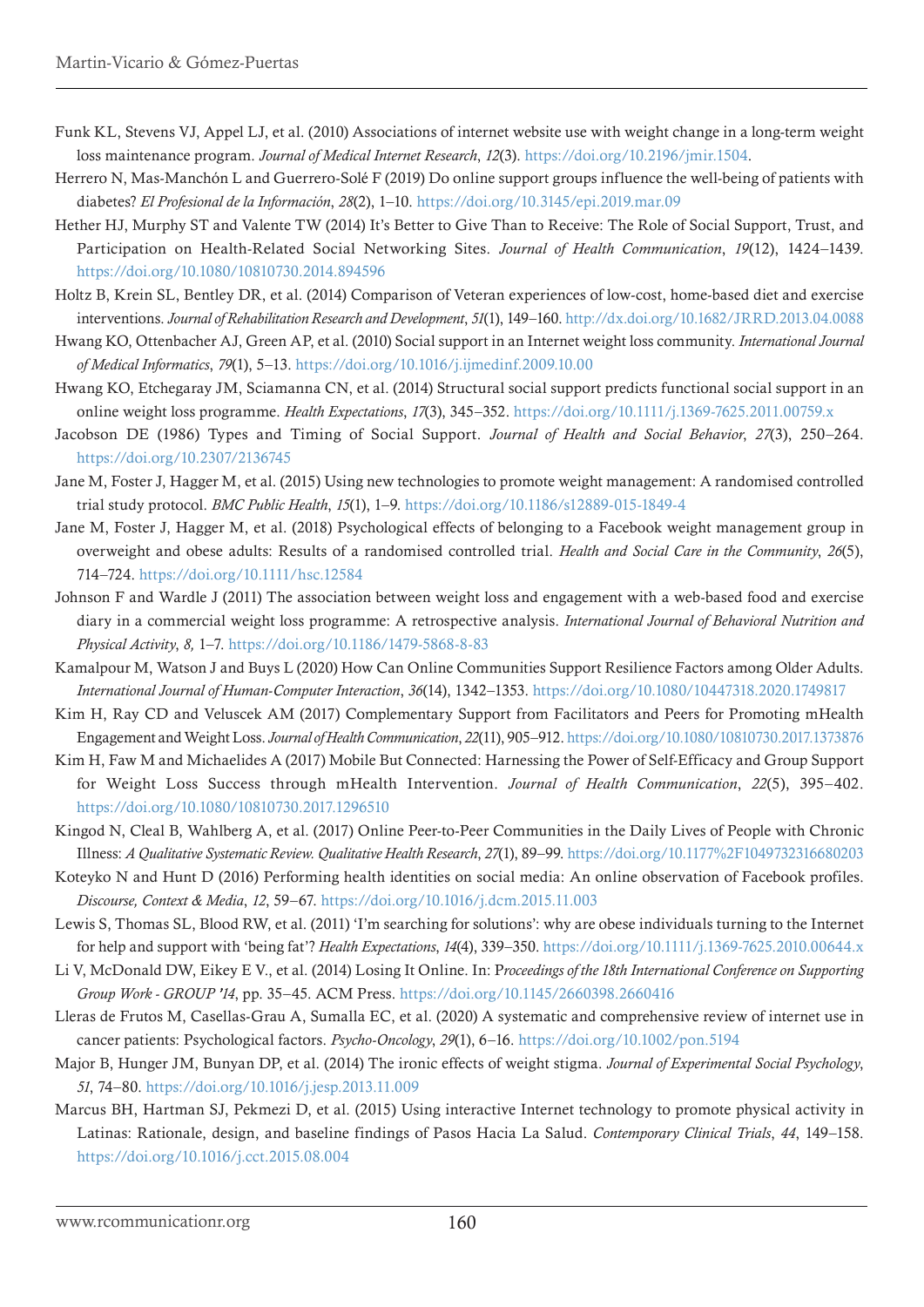- Marcus SR (2016) Thinspiration vs. Thicksperation: Comparing pro-anorexic and fat acceptance image posts on a photo-sharing site. *Cyberpsychology*, *10*(2), <https://doi.org/10.5817/CP2016-2-5>
- Naparstek J, Wing RR, Xu X, et al. (2017) Internet-delivered obesity treatment improves symptoms of and risk for depression. *Obesity*, *25*(4), 671–675. <https://doi.org/10.1002/oby.21773>
- Newman K, Wang AH, Wang AZY, et al. (2019) The role of internet-based digital tools in reducing social isolation and addressing support needs among informal caregivers: A scoping review. *BMC Public Health*, *19*(1), 1–12. <https://doi.org/10.1186/s12889-019-7837-3>
- Nosek MA, Robinson-Whelen S, Ledoux TA, et al. (2019) A pilot test of the GoWoman weight management intervention for women with mobility impairments in the online virtual world of Second Life®. *Disability and Rehabilitation*, *41*(22), 2718–2729.<https://doi.org/10.1080/09638288.2018.1473511>
- Pappa GL, Cunha TO, Bicalho PV, et al. (2017) Factors associated with weight change in online weight management communities: A case study in the loseit reddit community. *Journal of Medical Internet Research*, *19*(1). <https://doi.org/10.2196/jmir.5816>
- Pearson JE (1986) The Definition and Measurement of Social Support. *Journal of Counseling & Development*, *64*(6), 390–395. <https://doi.org/10.1002/j.1556-6676.1986.tb01144.x>
- Poncela-Casasnovas J, Spring B, McClary D, et al. (2015) Social embeddedness in an online weight management programme is linked to greater weight loss. *Journal of the Royal Society Interface*, *12*(104). <https://doi.org/10.1098/rsif.2014.0686>
- Puhl RM and Heuer CA (2010) Obesity stigma: Important considerations for public health. *American Journal of Public Health, 100*(6), 1019–1028.<https://doi.org/10.2105/AJPH.2009.159491>
- Reading JM, Buhr KJ and Stuckey HL (2019) Social Experiences of Adults Using Online Support Forums to Lose Weight: A Qualitative Content Analysis. *Health Education and Behavior*, *46*(2\_suppl), 129–133.<https://doi.org/10.1177/1090198119859403>
- Reifegerste D, Wasgien K and Hagen LM (2017) Online social support for obese adults: Exploring the role of forum activity. *International Journal of Medical Informatics*, *101*: 1–8.<https://doi.org/10.1016/j.ijmedinf.2017.02.003>
- Saguy AC, Frederick D and Gruys K (2014) Reporting risk, producing prejudice: How news reporting on obesity shapes attitudes about health risk, policy, and prejudice. *Social Science and Medicine*, *111*, 125–133. <https://doi.org/10.1016/j.socscimed.2014.03.026>
- Schaefer C, Coyne JC and Lazarus RS (1981) The health-related functions of social support. J*ournal of Behavioral Medicine 4*(4), 381–406.<https://doi.org/10.1007/BF00846149>
- Setoyama Y, Yamazaki Y and Namayama K (2011) Benefits of peer support in online Japanese breast cancer communities: differences between lurkers and posters. *Journal of medical Internet research*, *13*(4).<https://doi.org/10.2196/jmir.1696>
- Shigaki CL, Koopman RJ, Kabel A, et al. (2014) Successful weight loss: How information technology is used to Lose. *Telemedicine and e-Health*, *20*(2), 144–151. <https://doi.org/10.1089/tmj.2013.0163>
- Song X, Liu YH, Jin J, et al. (2018) Factors driving continued use of online health promotion competitions: Evidence from an online weight loss community. *Online Information Review*, *42*(6), 802–820.<https://doi.org/10.1108/OIR-02-2017-0047>
- Taiminen H (2016) How do online communities matter? Comparison between active and non-active participants in an online behavioral weight loss program. *Computers in Human Behavior*, 63, 787–795. <https://doi.org/10.1016/j.chb.2016.06.002>
- Tierney PJ and Moisey S (2014) The a-framework: The role of access, attributes, and affordance in the adoption of distance education technology for lifestyle change. *International Journal of Distance Education Technologies*, *12*(3), 22–40. <https://doi.org/10.4018/ijdet.2014070103>
- Turner-McGrievy GM and Tate DF (2013) Weight loss social support in 140 characters or less: Use of an online social network in a remotely delivered weight loss intervention. *Translational Behavioral Medicine*, *3*(3), 287–294. <https://doi.org/10.1007/s13142-012-0183-y>
- Ufholz K (2020) Peer Support Groups for Weight Loss. Current Cardiovascular Risk Reports 14(10). *Current Cardiovascular Risk Reports*. <https://doi.org/10.1007/s12170-020-00654-4>
- van Dijck J (2013) 'You have one identity': Performing the self on Facebook and LinkedIn. *Media, Culture and Society*, *35*(2), 199–215.<https://doi.org/10.1177/0163443712468605>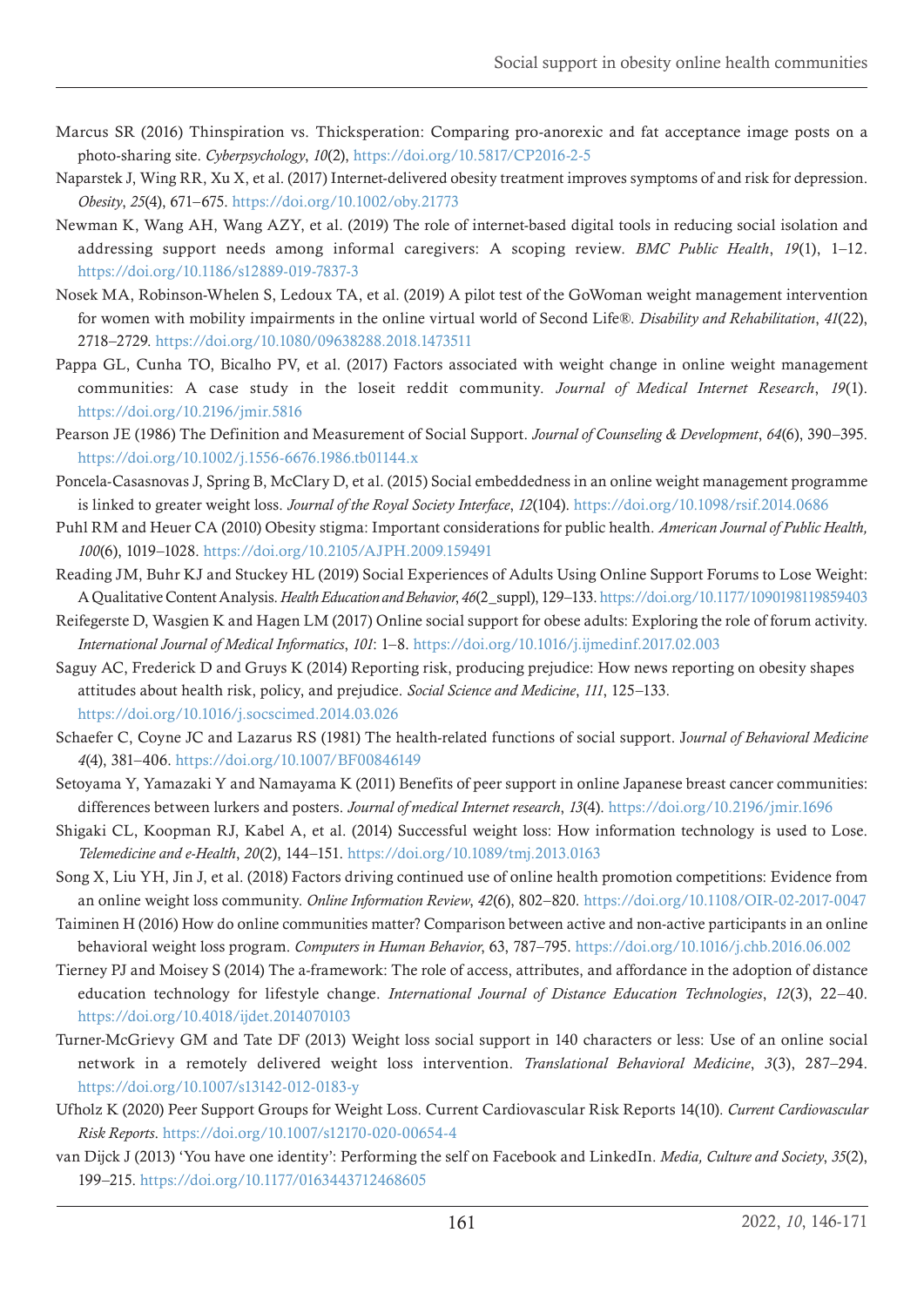- Wang Y and Willis E (2018) Supporting self-efficacy through interactive discussion in online communities of weight loss. J*ournal of Health Psychology*, *23*(10), 1309–1320. <https://doi.org/10.1177/1359105316653264>
- Waring ME, Jake-Schoffman DE, Holovatska MM, et al. (2018) Social Media and Obesity in Adults: a Review of Recent Research and Future Directions. *Current Diabetes Reports*, *18*(6).<https://doi.org/10.1007/s11892-018-1001-9>
- Welch V, Petkovic J, Pardo Pardo J, et al. (2016) Interactive social media interventions to promote health equity: An overview of reviews. *Health Promotion and Chronic Disease Prevention in Canada*, *36*(4), 63–75.<https://doi.org/10.24095/hpcdp.36.4.01>
- Willmott TJ, Pang B, Rundle-Thiele S, et al. (2019) Weight management in young adults: Systematic review of electronic health intervention components and outcomes. *Journal of Medical Internet Research*, *21*(2), e10265.<https://doi.org/10.2196/10265>
- Yan L (2020) The Kindness of Commenters: An Empirical Study of the Effectiveness of Perceived and Received Support for Weight loss Outcomes. *Production and Operations Management*, *29*(6), 1448–1466. <https://doi.org/10.1111/poms.13171>
- Yan LL (2018) Good Intentions, Bad Outcomes: The Effects of Mismatches between Social Support and Health Outcomes in an Online Weight Loss Community. *Production and Operations Management*, *27*(1), 9–27.<https://doi.org/10.1111/poms.12793>
- Yuqing Ren Y, Kraut R and Kiesler S (2007) Applying Common Identity and Bond Theory to Design of Online Communities. *Organization Studies*, *28*(3), 377–408. <https://doi.org/10.1177/0170840607076007>
- Zhang X and Huang R (2021) The role of social media in public crisis governance. *E3S Web of Conferences*, *253*, 1–4. <https://doi.org/10.1051/e3sconf/202125301066>
- Zhang Y, He D and Sang Y (2013) Facebook as a platform for health information and communication: A case study of a diabetes group. *Journal of Medical Systems*, *37*(3).<https://doi.org/10.1007/s10916-013-9942-7>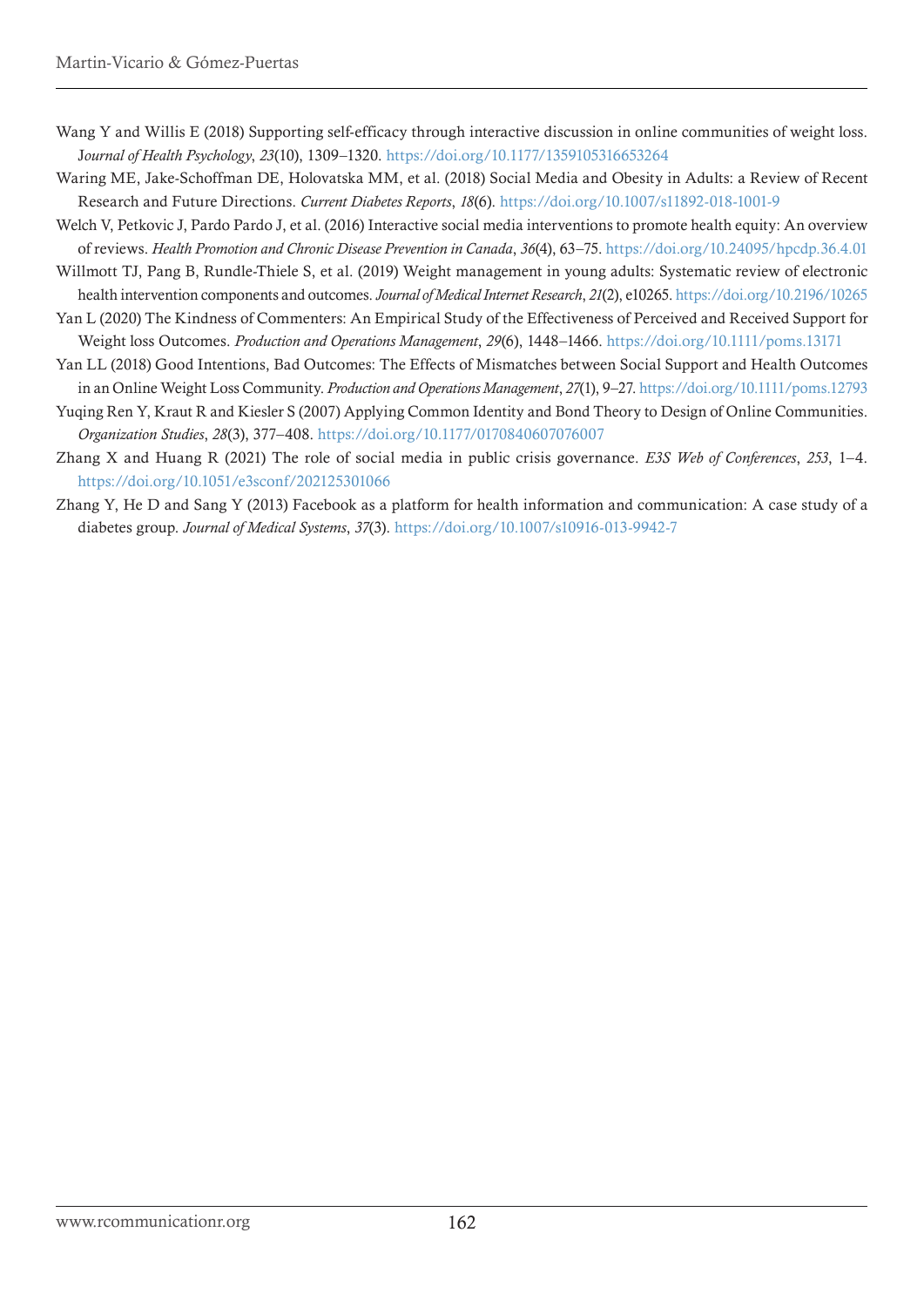| $\#$ | Title                                                                                                                                                                         | Authors          | Year | Journal                                                                               | Included/Excluded                                                                                |
|------|-------------------------------------------------------------------------------------------------------------------------------------------------------------------------------|------------------|------|---------------------------------------------------------------------------------------|--------------------------------------------------------------------------------------------------|
| -1   | The Association Between Weight Loss And Engagement<br>With A Web-Based Food And Exercise Diary In A<br>Commercial Weight Loss Programme: A Retrospective<br>Analysis.         | Johnson et al.   | 2011 | International Journal Of Behavioral<br>Nutrition And Physical Activity 8.             | Included.                                                                                        |
| 2    | The Role Of The Fatosphere In Fat Adults' Responses To<br>Obesity Stigma: A Model Of Empowerment Without A<br>Focus On Weight Loss                                            | Dickins et al.   | 2011 | Qualitative Health Research 21 (12),<br>pp.1679-1691.                                 | Included.                                                                                        |
| 3    | Sharing Data For Public Health Research By Members Of<br>An International Online Diabetes Social Network.                                                                     | Weitzman et al.  | 2011 | Plos One $6(4)$ .                                                                     | Excluded.<br>Not an obesity OHC.                                                                 |
| 4    | Dog Walking Is Associated With A Favorable Risk Profile<br>Independent Of A Moderate To High Volume Of Physical<br>Activity.                                                  | Lentino et al.   | 2012 | Journal Of Physical Activity & Health<br>9 (3), pp.414-420.                           | Excluded.<br>Does not meet the topic criteria<br>(obesity, social support, online<br>community). |
| 5    | Teammates And Social Influence Affect Weight Loss<br>Outcomes In A Team-Based Weight Loss Competition.                                                                        | Leahey et al.    | 2012 | Obesity 20 (7), pp.1413-1418.                                                         | Excluded.<br>Not based on an OHC.                                                                |
| 6    | Online Narratives And Peer Support For Colorectal Cancer<br>Screening: A Pilot Randomized Trial.                                                                              | Hwang et al.     | 2013 | American Journal Of Preventive Medi-<br>cine<br>45(1), pp. 98-107.                    | Excluded<br>Does not study social support in<br>relation to obesity.                             |
| 7    | Process Evaluation Of The Living Green, Healthy And<br>Thrifty (Light) Web-Based Child Obesity Management<br>Program: Combining Health Promotion With Ecology And<br>Economy. | Jogova et al.    | 2013 | Bmc Public Health 13.                                                                 | Excluded.<br>Does not study an obesity OHC.                                                      |
| 8    | Gamified Physical Activation Of Young Men - A<br>Multidisciplinary Population-Based Randomized Controlled<br>Trial (MOPO Study).                                              | Ahola et al.     | 2013 | Bmc Public Health 13.                                                                 | Excluded.<br>Does not study an obesity OHC.                                                      |
| 9    | The A-Framework: The Role Of Access, Attributes, And<br>Affordance In The Adoption Of Distance Education<br>Technology For Lifestyle Change.                                  | Tierney & Moisey | 2014 | International Journal Of Distance<br>Education Technologies, 12(3), pp.<br>$22 - 40.$ | Included.                                                                                        |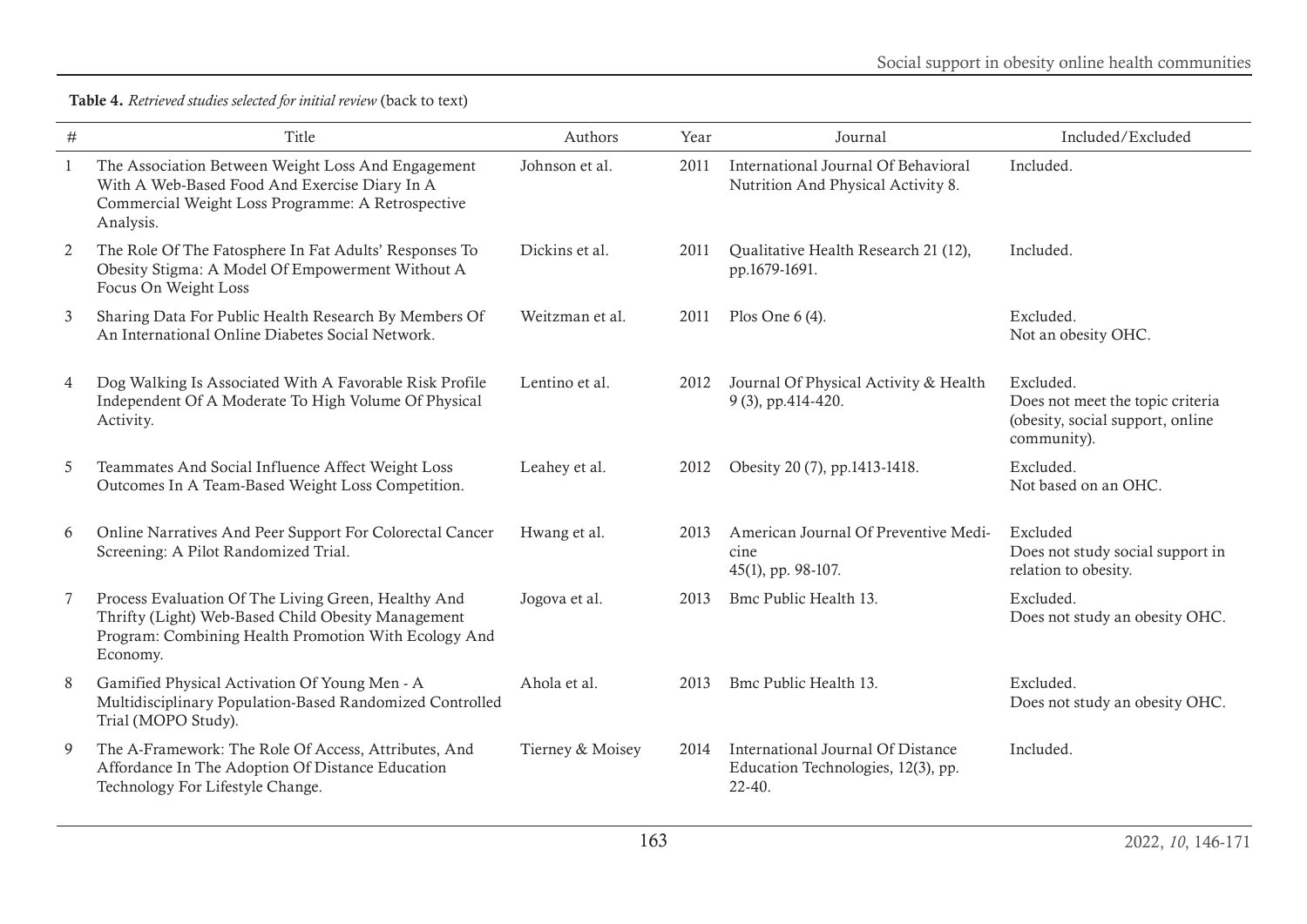Martin-Vicario & Gómez-Puertas

| $\#$ | Title                                                                                                                                                  | Authors                       | Year | Journal                                                                    | Included/Excluded                                      |
|------|--------------------------------------------------------------------------------------------------------------------------------------------------------|-------------------------------|------|----------------------------------------------------------------------------|--------------------------------------------------------|
| 10   | Friend Or Foe? An Exploratory Study Of Australian<br>Parents' Use Of Asynchronous Discussion Boards In<br>Childhood Obesity.                           | Appleton et al.               | 2014 | Collegian 21 (2), pp.151-158.                                              | Excluded-<br>Targets are not obese or<br>overweight.   |
| 11   | Comparison Of Veteran Experiences Of Low-Cost, Home-<br>Based Diet And Exercise Interventions.                                                         | Holtz et al.                  | 2014 | Journal Of Rehabilitation Research<br>And Development 51 (1), pp.149-160   | Included.                                              |
| 12   | Successful Weight Loss: How Information Technology Is<br>Used To Lose.                                                                                 | Shigaki et al.                | 2014 | Telemedicine And E-Health 20 (2),<br>pp.144-151.                           | Excluded after reading.<br>Not an OHC.                 |
| 13   | Dog Walking Is Associated With A Favorable Risk Profile<br>Independent Of A Moderate To High Volume Of Physical<br>Activity.                           | Morgan et al.                 | 2014 | International Journal Of Behavioral<br>Nutrition And Physical Activity 11. | Excluded.<br>Not based online.                         |
| 14   | Using Interactive Internet Technology To Promote Physical<br>Activity In Latinas: Rationale, Design, And Baseline<br>Findings Of Pasos Hacia La Salud. | B.H. Marcus et al.            | 2015 | Contemporary Clinical Trials 44, pp.<br>149-158.                           | Included.                                              |
| 15   | Increasing Water Intake Of Children And Parents In The<br>Family Setting: A Randomized, Controlled Intervention<br>Using Installation Theory.          | Lahlou et al.                 | 2015 | Annals Of Nutrition And Metabolism<br>66, pp. 26-30                        | Excluded.<br>Not an obesity OHC.                       |
| 16   | Social Embeddedness In An Online Weight Management<br>Programme Is Linked To Greater Weight Loss.                                                      | Poncela-<br>Casasnovas et al. | 2015 | Journal Of The Royal Society Interface<br>12 (104)                         | Included.                                              |
| 17   | Using New Technologies To Promote Weight Management:<br>A Randomised Controlled Trial Study Protocol.                                                  | Jane et al.                   | 2015 | <b>BMC Public Health 15</b>                                                | Excluded after reading.<br>Study protocol, no results. |
| 18   | Using Mixed Methods To Develop And Evaluate An Online<br>Weight Management Intervention.                                                               | Bradbury et al.               | 2015 | British Journal Of Health Psychology<br>20(1), pp.45-55                    | Excluded.<br>Not an online community.                  |
| 19   | How Do Online Communities Matter? Comparison<br>Between Active And Non-Active Participants In An Online<br>Behavioral Weight Loss Program.             | Taiminen.                     | 2016 | Computers In Human Behavior 63, pp.<br>787-795.                            | Included.                                              |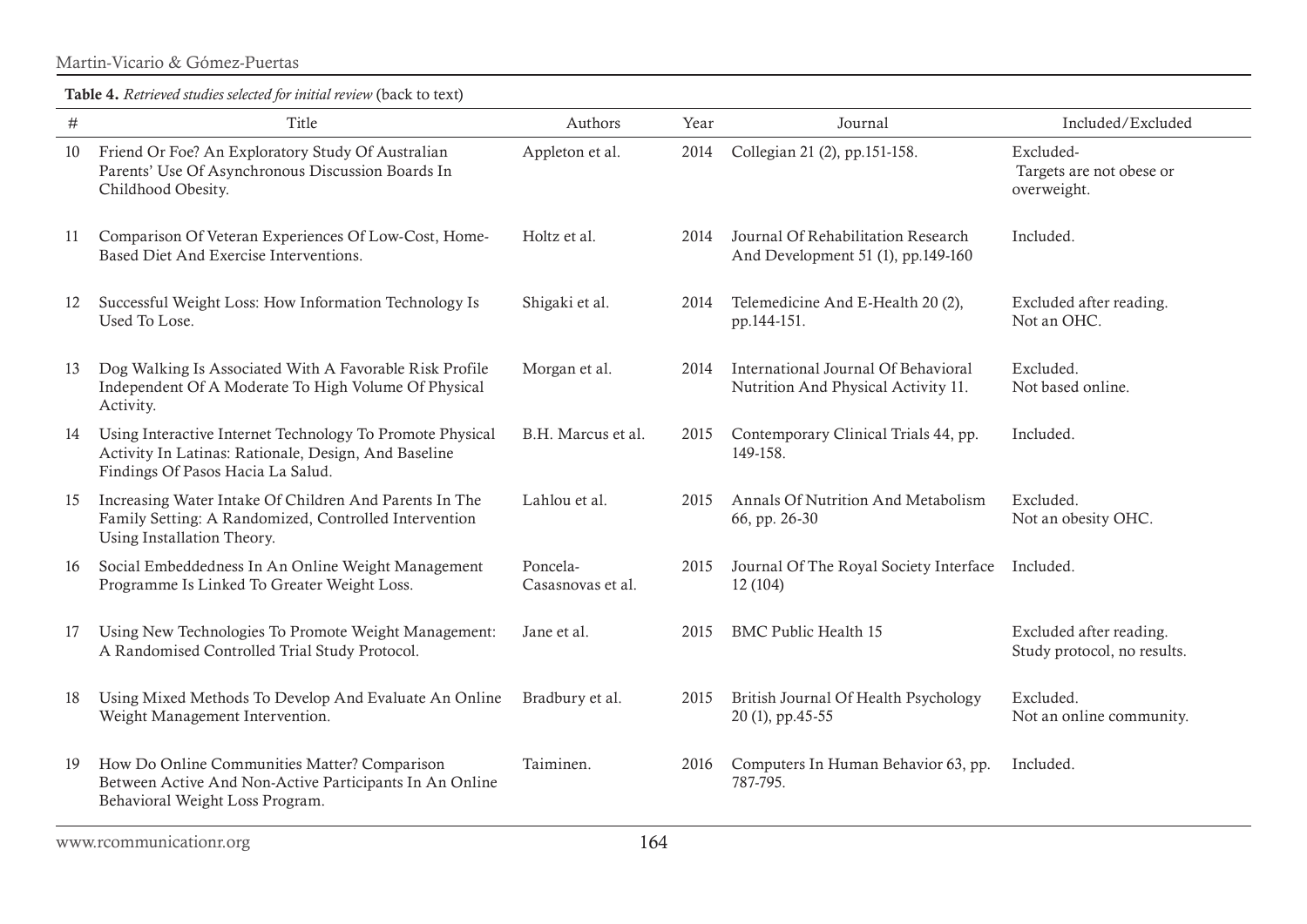Table 4. *Retrieved studies selected for initial review* (back to text)

| $\#$ | Title                                                                                                                                    | Authors          | Year | Journal                                                                                                                                                                                                                              | Included/Excluded                                                                        |
|------|------------------------------------------------------------------------------------------------------------------------------------------|------------------|------|--------------------------------------------------------------------------------------------------------------------------------------------------------------------------------------------------------------------------------------|------------------------------------------------------------------------------------------|
| 20   | Cancer Screening, Prevention, And Treatment In People<br>With Mental Illness.                                                            | Weinstein et al. | 2016 | CA: A Cancer Journal For Clinicians<br>66(2), pp. 133-151.                                                                                                                                                                           | Excluded.<br>Not an obesity OHC.                                                         |
| 21   | Comparison Of Veteran Experiences Of Low-Cost, Home-<br>Based Diet And Exercise Interventions.                                           | Holtz et al.     | 2014 | Studies In Health Technology And<br>Informatics 225, pp. 597-601.                                                                                                                                                                    | Excluded after reading.<br>Not related to social support.                                |
| 22   | Successful Weight Loss: How Information Technology Is<br>Used To Lose.                                                                   | Shigaki et al.   | 2014 | HEALTHINF 2016 - 9th International<br>Conference On Health Informatics,<br>Proceedings; Part Of 9th International<br>Joint Conference On Biomedical<br><b>Engineering Systems And</b><br>Technologies, BIOSTEC 2016, pp.<br>377-382. | Excluded.<br>Not an obesity OHC Targets are<br>not obese or overweight.                  |
| 23   | Thinspiration Vs. Thicksperation: Comparing Pro-Anorexic<br>And Fat Acceptance Image Posts On A Photo-Sharing Site.                      | S.R. Marcus.     | 2016 | Cyberpsychology-Journal Of<br>Psychosocial Research On Cyberspace<br>$10(2)$ .                                                                                                                                                       | Included.                                                                                |
| 24   | A Survey Of Social Support For Exercise And Its<br>Relationship To Health Behaviours And Health Status<br>Among Endurance Nordic Skiers. | Anderson et al.  | 2016 | BMJ Open 6 (6).                                                                                                                                                                                                                      | Excluded.<br>Not an OHC.                                                                 |
| 25   | A 2-Year Young Adult Obesity Prevention Trial In The US:<br>Process Evaluation Results.                                                  | Laska et al.     | 2016 | Health Promotion International 31 (4),<br>pp.793-800.                                                                                                                                                                                | Excluded.<br>Does not study social support.                                              |
| 26   | Guideline-Concordant Weight loss Programs In An Urban<br>Area Are Uncommon And Difficult To Identify Through<br>The Internet.            | Bloom et al.     | 2016 | Obesity 24 (3), pp.583-588.                                                                                                                                                                                                          | Excluded.<br>Does not study social support.<br>Targets are not obese or over-<br>weight. |
| 27   | Prevalence And Pricing Of Chain Gyms In New York City.                                                                                   | Zagnit et al.    | 2016 | International Journal Of Health Pro-<br>motion And Education 54 (1), pp.50-<br>57.                                                                                                                                                   | Excluded.<br>Not an OHC.                                                                 |
| 28   | Feasibility And Acceptability Of Facebook For Health<br>Promotion Among People With Serious Mental Illness.                              | Naslund et al.   | 2016 | Digital Health 2.                                                                                                                                                                                                                    | Excluded.<br>Not an obesity OHC.                                                         |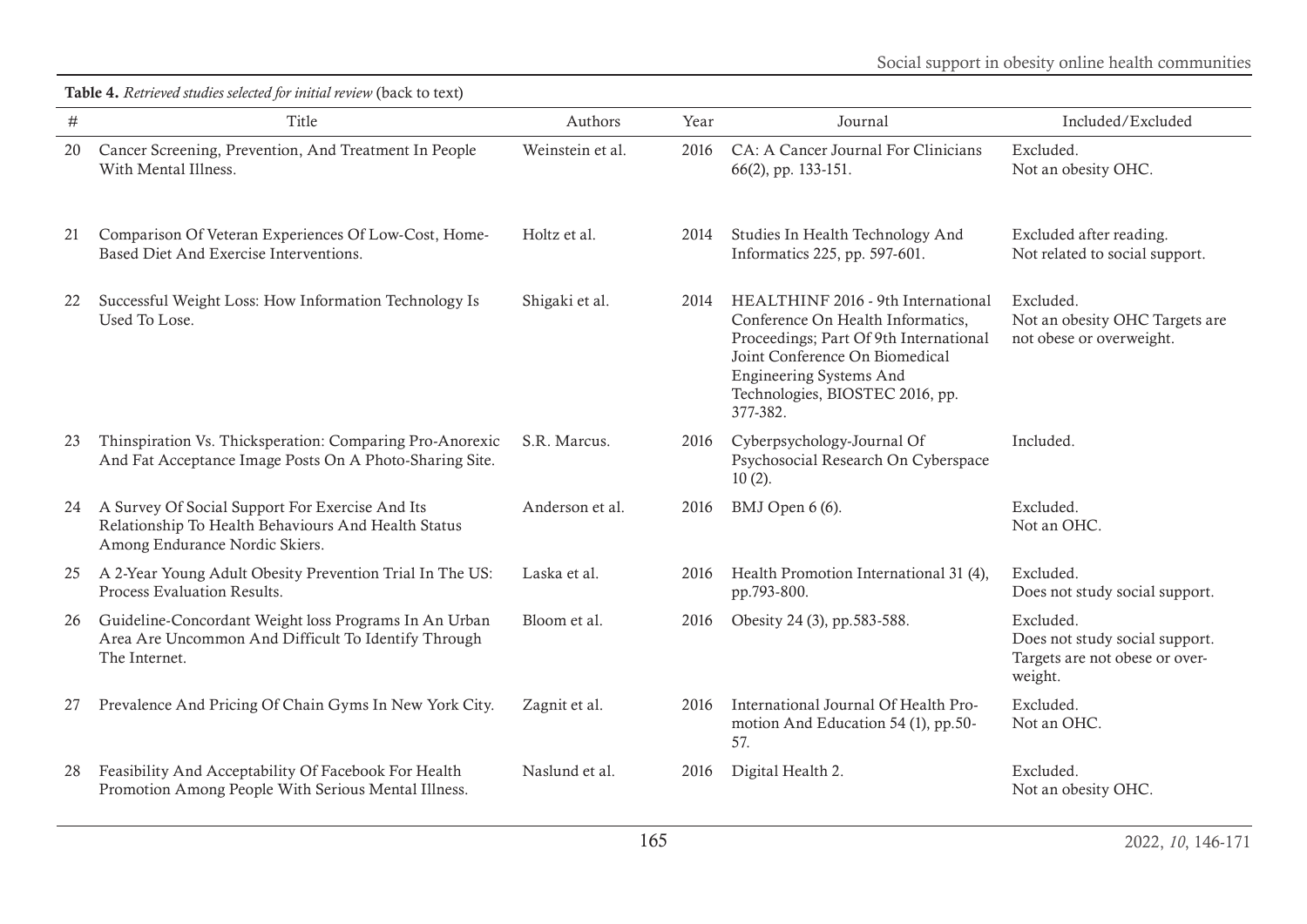Martin-Vicario & Gómez-Puertas

| $\#$ | Title                                                                                                                                               | Authors            | Year  | Journal                                                                                     | Included/Excluded                                                  |
|------|-----------------------------------------------------------------------------------------------------------------------------------------------------|--------------------|-------|---------------------------------------------------------------------------------------------|--------------------------------------------------------------------|
| 29   | A Warm Welcome Matters! The Link Between Social<br>Feedback And Weight Loss In /R/Loseit.                                                           | Cunha et al.       | 2017  | 26th International World Wide Web<br>Conference 2017, WWW 2017<br>Companion, pp. 1063-1072. | Included.                                                          |
| 30   | Perspectives On Learning To Cook And Public Support For<br>Cooking Education Policies In The United States: A Mixed<br>Methods Study.               | Wolfson et al.     | 2017  | Appetite 108, pp. 226-237.                                                                  | Excluded.<br>Does not study social support.<br>Not an obesity OHC. |
| 31   | Online Social Support For Obese Adults: Exploring The<br>Role Of Forum Activity.                                                                    | Reifegerste et al. | 2017  | International Journal Of Medical<br>Informatics 101, pp.1-8.                                | Included.                                                          |
| 32   | Online Support For Vulnerable Consumers: A Safe Place?                                                                                              | Parkinson et al.   | 2017  | Journal Of Services Marketing 31 (4-5),<br>Pp.412-422.                                      | Excluded.                                                          |
| 33   | Factors Associated With Weight Change In Online Weight<br>Management Communities: A Case Study In The Loseit<br>Reddit Community.                   | Pappa et al.       | 2017  | Journal Of Medical Internet Research<br>$19(1)$ .                                           | Excluded.<br>Not an obesity OHC.                                   |
| 34   | Internet-Delivered Obesity Treatment Improves Symptoms<br>Of And Risk For Depression.                                                               | Naparstek et al.   | 2017  | Obesity 25 (4), pp.671-675.                                                                 | Included.<br>Does not study social support.                        |
| 35   | Complementary Support From Facilitators And Peers For<br>Promoting Mhealth Engagement And Weight Loss                                               | Kim, Ray, et al.   | 2017a | Journal Of Health Communication 22<br>$(11)$ , pp.905-912.                                  | Included.                                                          |
| 36   | Mobile But Connected: Harnessing The Power Of Self-<br>Efficacy And Group Support For Weight Loss Success<br>Through Mhealth Intervention           | Kim, Faw, et al.   | 2017b | Journal Of Health Communication 22<br>$(5)$ , pp.395-402.                                   | Included.                                                          |
| 37   | Weight Loss Support Seeking On Twitter: The Impact Of<br>Weight On Follow Back Rates And Interactions                                               | May et al.         | 2017  | Translational Behavioral Medicine 7<br>$(1)$ .                                              | Excluded.<br>Not an OHC.                                           |
| 38   | Clinic Versus Online Social Network-Delivered Lifestyle<br>Interventions: Protocol For The Get Social Noninferiority<br>Randomized Controlled Trial | Wang et al.        | 2017  | <b>JMIR Research Protocols 6 (12)</b>                                                       | Excluded.<br>Systematic review.                                    |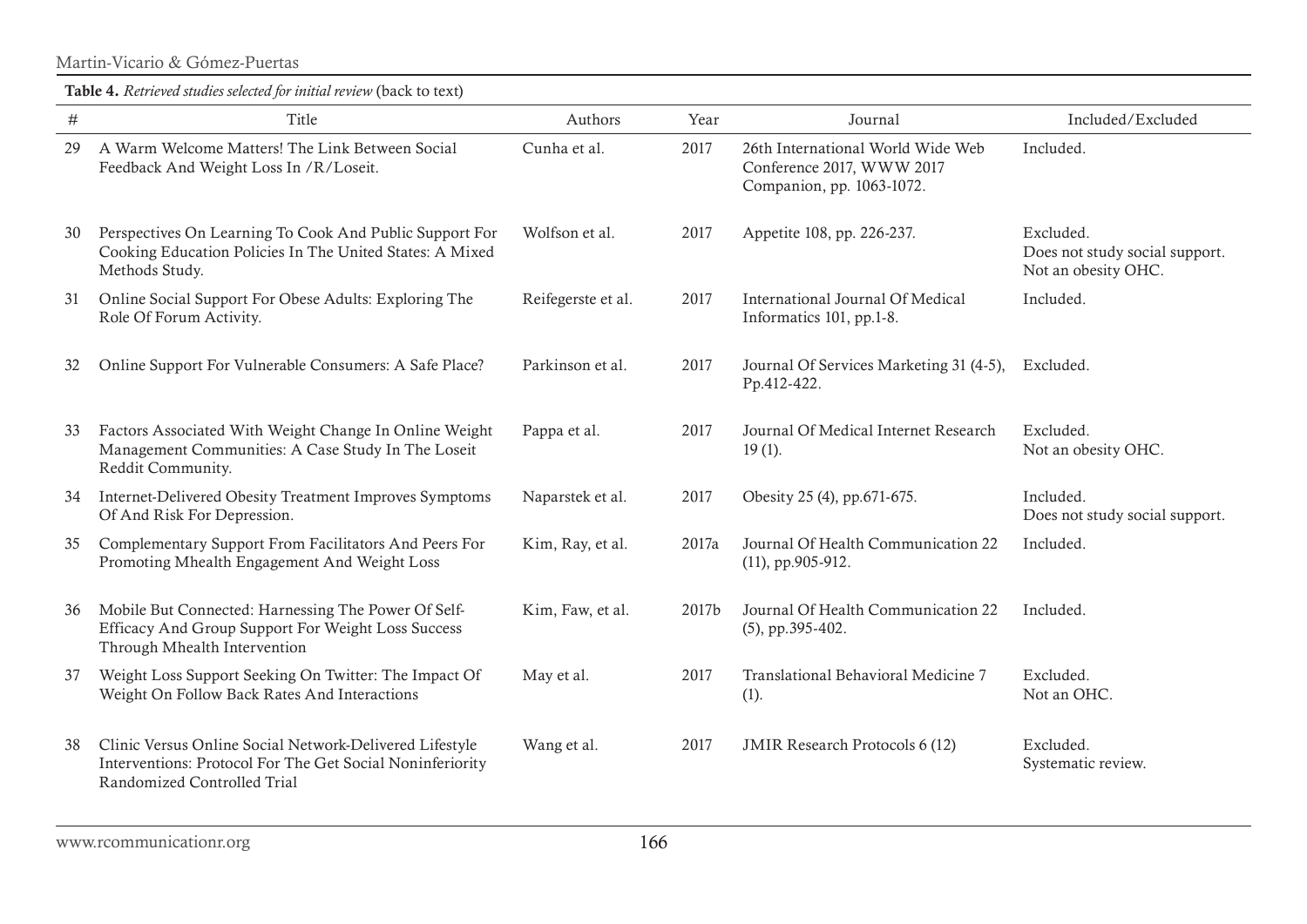| $\#$ | Title                                                                                                                                                                               | Authors          | Year | Journal                                                              | Included/Excluded                                                                        |
|------|-------------------------------------------------------------------------------------------------------------------------------------------------------------------------------------|------------------|------|----------------------------------------------------------------------|------------------------------------------------------------------------------------------|
| 39   | Social Media And Obesity In Adults: A Review Of Recent<br><b>Research And Future Directions</b>                                                                                     | Waring et al.    | 2018 | Current Diabetes Reports 18(6),34                                    | Excluded.<br>Not an obesity OHC.                                                         |
| 40   | My Quest, An Intervention Using Text Messaging To<br>Improve Dietary And Physical Activity Behaviors And<br>Promote Weight Loss In Low-Income Women                                 | Griffin et al.   | 2018 | Journal Of Nutrition Education And<br>Behavior 50(1), pp. 11-18. E1. | Excluded after reading.<br>Not related to social support.                                |
| 41   | Good Intentions, Bad Outcomes: The Effects Of<br>Mismatches Between Social Support And Health Outcomes<br>In An Online Weight Loss Community                                        | Yan              | 2018 | <b>Production And Operations</b><br>Management 27(1), pp. 9-27.      | Excluded.<br>Not an obesity OHC Targets are<br>not obese or overweight.                  |
| 42   | Design Of A Novel Digital Intervention To Promote Healthy<br>Weight Management Among Postpartum African American<br>Women                                                           | Evans et al.     | 2019 | <b>Contemporary Clinical Trials</b><br>Communications;16,10046.      | Included.                                                                                |
| 43   | A Pilot Test Of The Gowoman Weight Management<br>Intervention For Women With Mobility Impairments In The<br>Online Virtual World Of Second Life®                                    | Nosek et al.     | 2019 | Disability And Rehabilitation<br>41(22), pp. 2718-2729.              | Excluded.<br>Not an OHC.                                                                 |
| 44   | Barriers And Facilitators Of Midwives' Physical Activity<br>Behaviour In Hospital And Community Contexts In<br>Scotland                                                             | Holly et al.     | 2019 | Journal Of Advanced Nursing 75(10),<br>pp. 2211-2222.                | Excluded.<br>Does not study social support.                                              |
| 45   | Patient Needs, Perceptions, And Attitudinal Drivers<br>Associated With Obesity: A Qualitative Online Bulletin<br><b>Board Study</b>                                                 | Cook et al.      | 2019 | Advances In Therapy 36(4), pp. 842-<br>857.                          | Excluded.<br>Does not study social support.<br>Targets are not obese or over-<br>weight. |
| 46   | Weight Management In Young Adults: Systematic Review<br>Of Electronic Health Intervention Components And<br>Outcomes                                                                | Willmott et al.  | 2019 | Journal Of Medical Internet Research,<br>21(2), E10265.              | Excluded.<br>Not an OHC.                                                                 |
| 47   | Social Experiences Of Adults Using Online Support Forums<br>To Lose Weight: A Qualitative Content Analysis                                                                          | Reading et al.   | 2019 | Health Education & Behavior 46 (2<br>Suppl), pp.129-133.             | Excluded.<br>Not an obesity OHC.                                                         |
| 48   | Personalized Web-Based Weight Loss Behavior Change<br>Program With And Without Dietitian Online Coaching For<br>Adults With Overweight And Obesity: Randomized<br>Controlled Trial. | Beleigoli et al. | 2020 | Journal Of Medical Internet Research<br>22(11), E17494               | Excluded.<br>Not an OHC.                                                                 |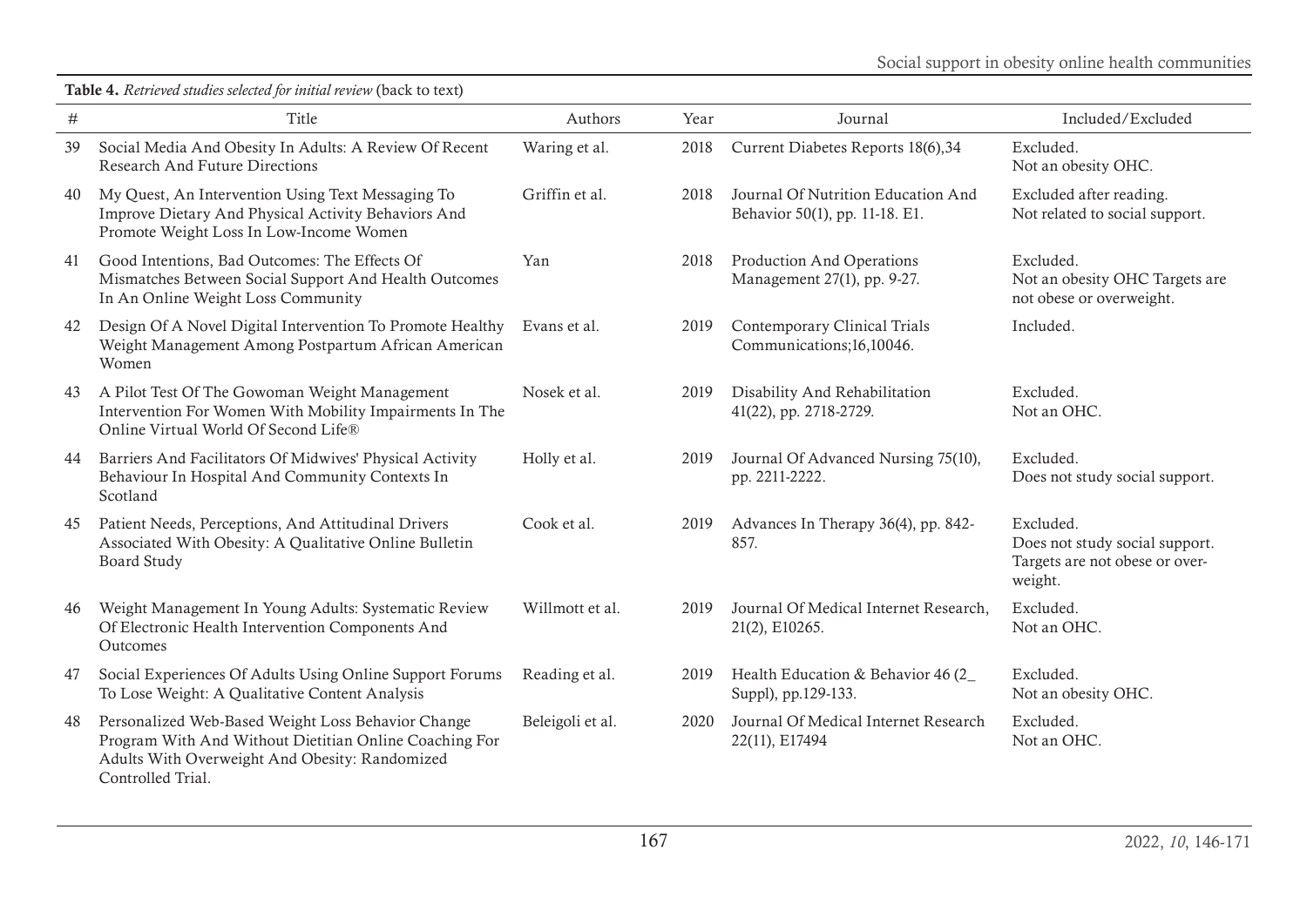Martin-Vicario & Gómez-Puertas

| $\#$ | Title                                                                                                                                                                                                                | Authors           | Year | Journal                                                                                       | Included/Excluded                                                                   |
|------|----------------------------------------------------------------------------------------------------------------------------------------------------------------------------------------------------------------------|-------------------|------|-----------------------------------------------------------------------------------------------|-------------------------------------------------------------------------------------|
| 49   | Translation Of Two Healthy Eating And Active Living Support<br>Programs For Parents Of 2-6 Year Old Children: A Parallel<br>Partially Randomised Preference Trial Protocol (The 'Time For<br>Healthy Habits' Trial). | Hammersley et al. | 2020 | BMC Public Health 20(1),636.                                                                  | Excluded.<br>Not an obesity OHC.                                                    |
| 50   | Peer Support Groups For Weight Loss.                                                                                                                                                                                 | Ufholz.           | 2020 | Current Cardiovascular Risk Reports 14<br>(10).                                               | Excluded after reading.<br>Not related to social support.                           |
| 51   | The Kindness Of Commenters: An Empirical Study Of The<br>Effectiveness Of Perceived And Received Support For Weight loss<br>Outcomes.                                                                                | Yan.              | 2020 | Production And Operations Management<br>29 (6), pp.1448-1466.                                 | Excluded.<br>Not an obesity OHC Targets are not<br>obese or overweight.             |
| 52   | Understanding Weight Loss Via Online Discussions: Content<br>Analysis Of Reddit Posts Using Topic Modeling And Word<br>Clustering Techniques.                                                                        | Liu & Yin.        | 2020 | Journal Of Medical Internet Research 22<br>$(6)$ .                                            | Included.                                                                           |
| 53   | How Minority Parents Could Help Children Develop Healthy<br>Eating Behaviors: Parent And Child Perspectives.                                                                                                         | Callender et al.  | 2020 | Nutrients 12 (12)                                                                             | Excluded.<br>Not an OHC.                                                            |
| 54   | A Whole Family-Based Physical Activity Promotion Intervention:<br>Findings From The Families Reporting Every Step To Health<br>(FRESH) Pilot Randomised Controlled Trial                                             | Guaglianoet al.   | 2020 | International Journal Of Behavioral Nutri-<br>tion And Physical Activity 17 (1).              | Excluded.<br>Does not study social support.                                         |
| 55   | Positive And Negative Emotions Predict Weight Loss Intentions<br>And Behaviors Beyond Theory Of Planned Behavior Constructs.                                                                                         | Richards et al.   | 2021 | Eating And Weight Disorders-Studies On<br>Anorexia Bulimia And Obesity 26 (3),<br>pp.829-838. | Excluded.<br>Does not study social support.<br>Targets are not obese or overweight. |
| 56   | Norms Matter: Contrasting Social Support Around Behavior<br>Change In Online Weight Loss Communities.                                                                                                                | Chancellor et al. | 2018 | Conference on Human Factors in Comput-<br>ing Systems - Proceedings, 2018-April,<br>$1 - 14.$ | Included manually.                                                                  |
| 57   | Psychological Effects Of Belonging To A Facebook Weight<br>Management Group In Overweight And Obese Adults: Results Of<br>A Randomised Controlled Trial.                                                             | Jane et al.       | 2018 | Health and Social Care in the Community,<br>$26(5)$ , 714-724.                                | Included manually.                                                                  |
| 58   | Factor Driving Continued Use Of Online Health Promotion<br>Competitions: Evidence From A Weight Loss Online Community.                                                                                               | Song et al.       | 2018 | Online Information Review 42(6): 802-<br>820.                                                 | Included manually.                                                                  |
| 59   | Supporting Self-Efficacy Through Interactive Discussion In<br>Online Communities Of Weight Loss.                                                                                                                     | Wang and Willis.  | 2018 | Journal of Health Psychology 23(10): 1309-<br>1320.                                           | Included manually.                                                                  |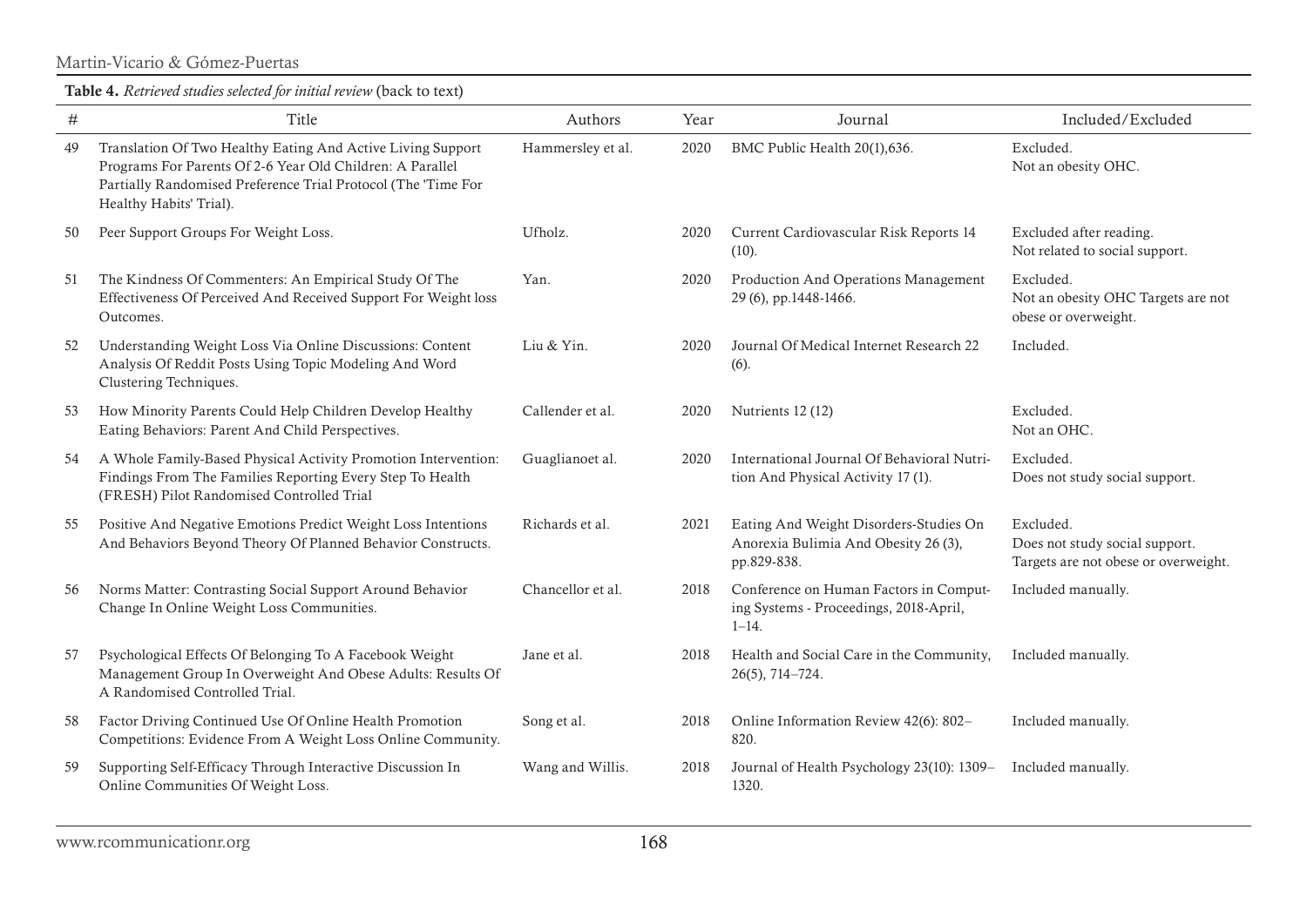<span id="page-23-0"></span>

| #  | Study                                | Methodology                                                | Social support type                     | Weight loss linked to<br>social support | Social support effects                                     |
|----|--------------------------------------|------------------------------------------------------------|-----------------------------------------|-----------------------------------------|------------------------------------------------------------|
|    | Chancellor et al. (2018)             | Content analysis                                           | Not specified                           | No                                      | Behavioural change                                         |
| 2  | Cunha et al. (2017)                  | Causal inference from user-generated observational<br>data | Not specified                           | Yes                                     | Increased OHC participation,<br>greater weight loss        |
| 3  | Dickins et al. (2011)                | Grounded theory                                            | Emotional                               | No                                      | Increased self-esteem and reduced<br>perceived stigma      |
| 4  | Holtz et al. (2014)                  | Randomized crossover trial                                 | Not specified                           | Yes                                     | Increased treatment adherence                              |
| 5  | Jane et al. (2018)                   | Randomized clinical trial                                  | Not specified                           | Yes                                     | Psychological benefits and greater<br>weight loss          |
| 6  | Johnson & Wardle (2011)              | Retrospective weight change analysis                       | Not specified                           | Yes                                     | Weight loss                                                |
| 7  | Kim, Faw et al. (2017)               | Online survey                                              | Informational                           | Yes                                     | Behavioural change                                         |
| 8  | Kim, Ray et al. (2017)               | Online survey + causal-comparative research                | Emotional<br>Informational              | Yes                                     | Behavioural change                                         |
| 9  | S.R. Marcus (2016)                   | Content analysis                                           | Informational<br>Emotional<br>Appraisal | No                                      | Increased self-esteem and reduced<br>perceived stigma      |
| 10 | B.H. Marcus et al. (2015)            | Randomized controlled trial                                | Not specified                           | No                                      | Increased physical activity                                |
| 11 | Nosek et al. (2018)                  | Clinical trial                                             | Not specified                           | No                                      | Increased physical activity                                |
| 12 | Pappa et al. (2017)                  | Content analysis                                           | Informational<br>Emotional<br>Appraisal | Yes                                     | Increased motivation and treat-<br>ment adherence          |
| 13 | Poncela-<br>Casasnovas et al. (2015) | Quantitative retrospective study                           | Not specified                           | No                                      | Weight loss                                                |
| 14 | Reading et al. (2019)                | Content analysis from web-administered survey              | Informational<br>Emotional              | No                                      | Useful weight-loss information<br>and increased motivation |
| 15 | Reifegerste et al. (2017)            | Online survey                                              | Informational<br>Emotional              | No                                      | Increased participation                                    |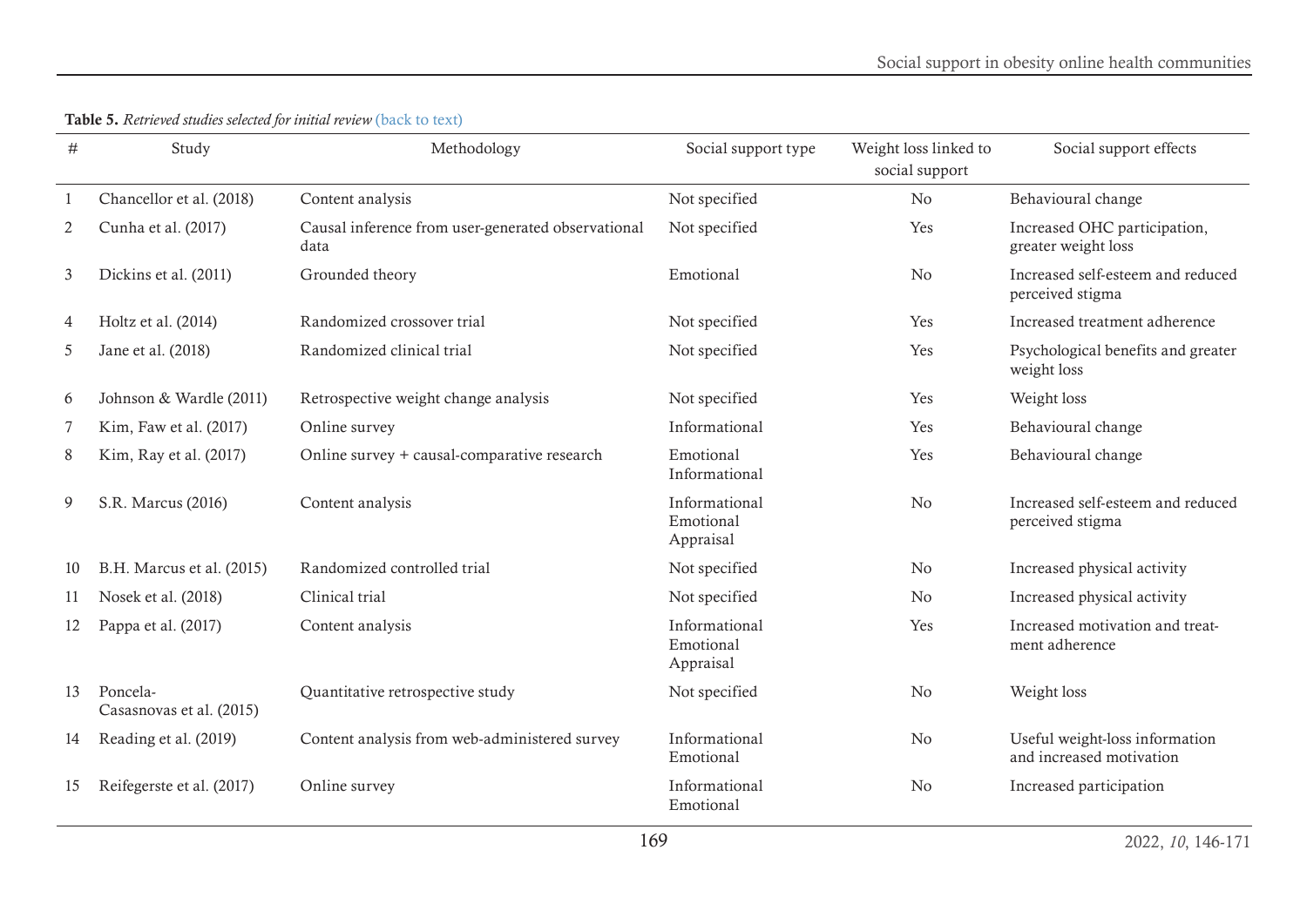| #  | Study                                             | Methodology                                  | Social support type                                 | Weight loss linked to<br>social support | Social support effects                                        |
|----|---------------------------------------------------|----------------------------------------------|-----------------------------------------------------|-----------------------------------------|---------------------------------------------------------------|
| 16 | Cox proportional hazards<br>$model + text mining$ | Cox proportional hazards model + text mining | Informational<br>Emotional<br>Instrumental          | Yes                                     | Increased engagement/ participa-<br>tion                      |
|    | Online survey                                     | Online survey                                | Not specified                                       | Yes                                     | Behavioural change                                            |
| 18 | Mixed: survey and semi-<br>structured interviews  | Mixed: survey and semi-structured interviews | Not specified                                       | N <sub>0</sub>                          | Increased OHC use                                             |
| 19 | Content analysis                                  | Content analysis                             | Informational<br>Emotional<br>Other (not specified) | Yes                                     | Increased OHC participation                                   |
| 20 | Causal-comparative<br>research                    | Causal-comparative research                  | Not specified                                       | Yes                                     | Increased self-efficacy (only with<br>matched social support) |
| 21 | Correlational research                            | Correlational research                       | Not specified                                       | Yes                                     | Behavioural change                                            |

#### Martin-Vicario & Gómez-Puertas